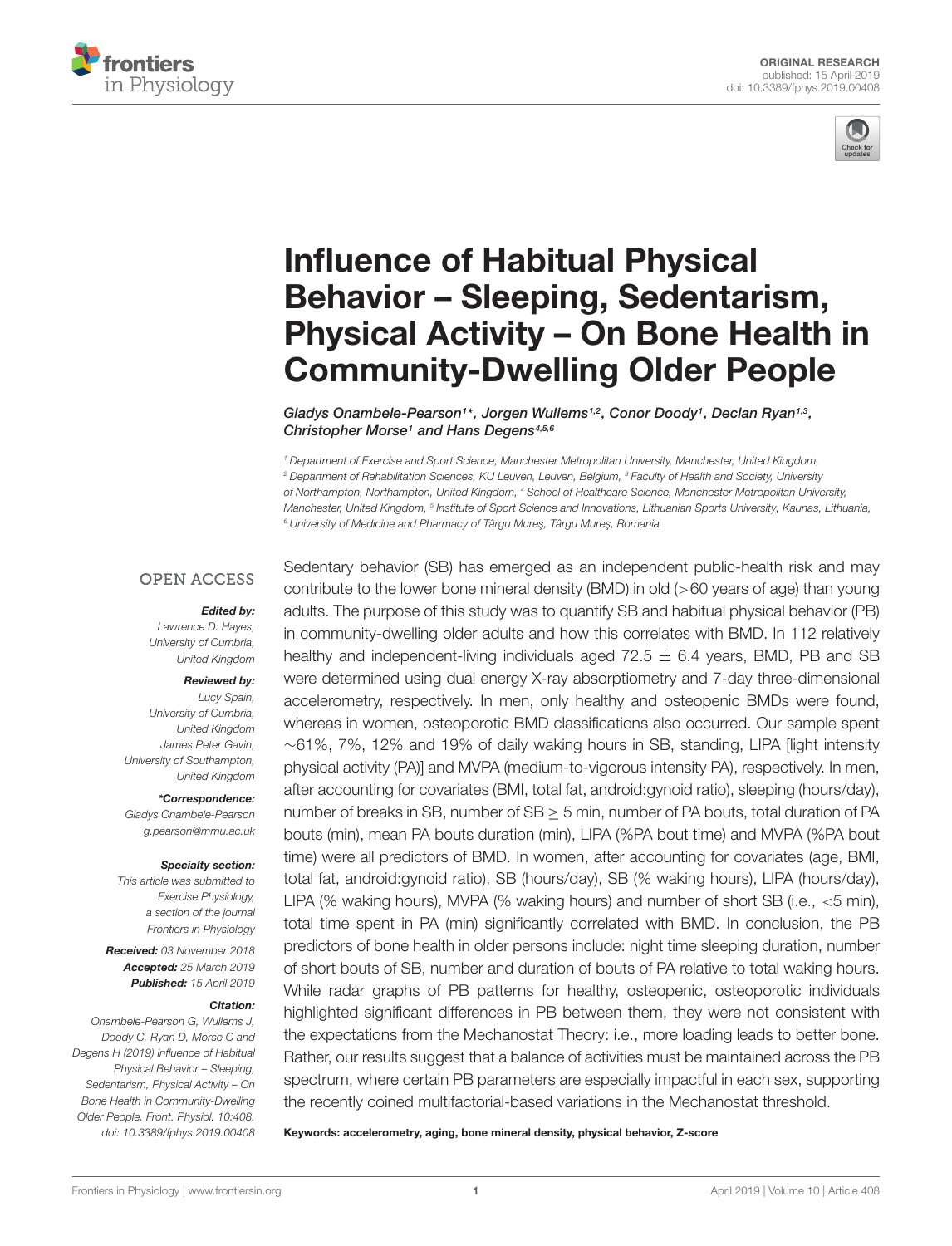# **INTRODUCTION**

In Western societies the average older-adult is highly sedentary and spends up to 80% of their waking time in sedentary behavior (SB) that increases the risk of cardio-metabolic, vascular and musculoskeletal dysfunction [\(Bey and Hamilton,](#page-12-0) [2003;](#page-12-0) [Matthews et al.,](#page-13-0) [2008;](#page-13-0) [Proper et al.,](#page-13-1) [2011;](#page-13-1) [Wullems et al.,](#page-14-0) [2016;](#page-14-0) [Ryan et al.,](#page-13-2) [2018a,](#page-13-2)[c\)](#page-13-3). During aging people suffer from a loss of bone mass [\(Alffram and Bauer,](#page-12-1) [1962\)](#page-12-1). More than three-million individuals in the United Kingdom suffer from osteoporosis, with €1.2 billion being spent to attend to 200,000 annual fractures sustained to the hip, wrist and spine, and for preventative treatment that only maintains rather than cures this condition [\(NHS,](#page-13-4) [2016\)](#page-13-4).

Exercise that includes activities of daily living, such as walking, has been found to be associated with a 30% lower risk of falling and fractures in elderly Caucasian women (>65 years) [\(Cummings et al.,](#page-12-2) [1995\)](#page-12-2). The reduced fall and fracture risk may not only be attributable to larger muscles, greater strength and better balance, but also to increased bone strength. The Mechanostat theory suggests that bone strength increases in response to increased strain on the bone [\(Frost,](#page-13-5) [1987a,](#page-13-5)[b\)](#page-13-6) and walking-associated mechanical loading of the skeleton by transmission of ground-reaction forces (GRFs) through locomotor muscles and respective joints and bones has been suggested to contribute to the reduced fracture risk [\(Kohrt et al.,](#page-13-7) [1997\)](#page-13-7).

However, recent research suggests that such benefits yielded from regular exercise and physical activity (PA) can be reversed equally or in greater magnitude if individuals are sedentary for the rest of their waking day following engagement in PA. For instance, adults performing ≥150 min/week of moderate to vigorous physical activity (MVPA) often display a detrimental dose–response association with total TV viewing time, typically reversing the effects of PA [\(Healy et al.,](#page-13-8) [2008\)](#page-13-8). This relationship was also recognized by others [\(Owen et al.,](#page-13-9) [2010\)](#page-13-9) who stated that adults should adhere to public-health guidelines for PA, but if they sit for prolonged periods of time, no changes to metabolic disease risk-factor profile can be witnessed. Furthermore, if prolonged SB, such as sitting, impairs metabolic functioning, it may be that age-associated bone loss is partially attributable to this lifestyle behavior.

Studies into the effects of SB and bone health have attempted to answer this with the majority of insight and understanding being provided through examining the physiological effects of prolonged bed-rest or studies incorporating zero gravity environments into their experimental design. Reduced gravitational loading of the skeleton is a common characteristic shared amongst all these procedures and contributes to both muscular atrophy and bone loss, in some instances a loss of up to 1% of trabecular bone per week [\(Mazess and Whedon,](#page-13-10) [1983;](#page-13-10) [Whedon,](#page-14-1) [1984\)](#page-14-1). Previous research in healthy young adults showed that the decrease in BMD during bed rest was attenuated with regular lower-limb loading exercise [\(Zerwekh et al.,](#page-14-2) [1998;](#page-14-2) [Kim et al.,](#page-13-11) [2003\)](#page-13-11). However, any association between less extreme SB (such as simply habitual sitting) and therefore more realistic for everyday persons, and

bone health is scarcely studied in the young and even less so in older-age.

Given that unloading leads to a reduction in BMD, one might expect that there is a negative correlation between sleep duration and bone strength, as has indeed been observed [\(Lucassen et al.,](#page-13-12) [2017\)](#page-13-12). This is, however, equivocal and others have found no relationship between sleep duration and BMD [\(Niu et al.,](#page-13-13) [2015\)](#page-13-13) or even observed that a short sleep duration was associated with a lower BMD [\(Fu et al.,](#page-13-14) [2011;](#page-13-14) [Lin et al.,](#page-13-15) [2019\)](#page-13-15). It therefore follows that one of our objectives was to assess the impact of sleep on BMD.

Similarly, it is clear that sex plays a key role in differential bone quality of men compared to women, be they younger or older. In fact it is clear that even where age and genetics background is controlled for (through a study on opposite sex-twins across a large age range), the differences are such that males exhibit up to 21% greater BMD than their female counterparts at most tested sites [\(Naganathan and Sambrook,](#page-13-16) [2003;](#page-13-16) [Nieves et al.,](#page-13-17) [2005\)](#page-13-17). Sex must therefore be taken into account in assessing any impact of lifestyle factors on bone health.

The purpose of the present cross-sectional study therefore, was to objectively quantify habitual physical behavior (PB) (i.e., total SB and PA, as well as patterns) using three-dimensional accelerometry to establish associations with bone health. It was hypothesized that (1) individuals engaging more frequently in light-intensity and moderate-vigorous exercise demonstrate better bone health than their less active counterparts; (2) greater SB times is associated with poorer bone health; (3) individuals breaking prolonged bouts of SB more frequently display better bone health. PB was measured over 7 days, using a 3-D accelerometer. Dual-energy X-ray absorptiometry (DEXA) was used to quantify the BMD and soft-tissue.

# MATERIALS AND METHODS

# Study Sample and Ethics

Participants were recruited by word-of-mouth from a number of national organizations and local clubs in Cheshire, United Kingdom [including the University of the Third Age (U3A), Rotary, Age United Kingdom, local golf clubs]. One hundred and twelve adults (men,  $N = 51$ /women,  $N = 61$ ) volunteered to participate in this study. All were aged between 57 and 89 years (average  $\pm$  SD = males 73.6  $\pm$  6.2 years, females 71.6  $\pm$  6.4 years). Participants were excluded if they were: <55 years of age, had any untreated cardiovascular disease (CVD), medication, were diabetic, had any clinically/medication-induced mobility and/or lower limbs strength limitations, had recent (<3 months) injury or surgery, presented decreased mental competence to provide informed consent or understand the study instructions. In addition, data on falls risk [Falls Risk Assessment Tool/FRAT [\(NICE,](#page-13-18) [2013\)](#page-13-18)] served as a measure of frailty and those scoring  $\geq$ 3 (i.e., high fall risk) were excluded. It is also notable that 40% of the sample utilized a primary CVD medication (e.g., statins or warfarin).

Full ethical approval was received through the Manchester Metropolitan University Ethics Committee prior to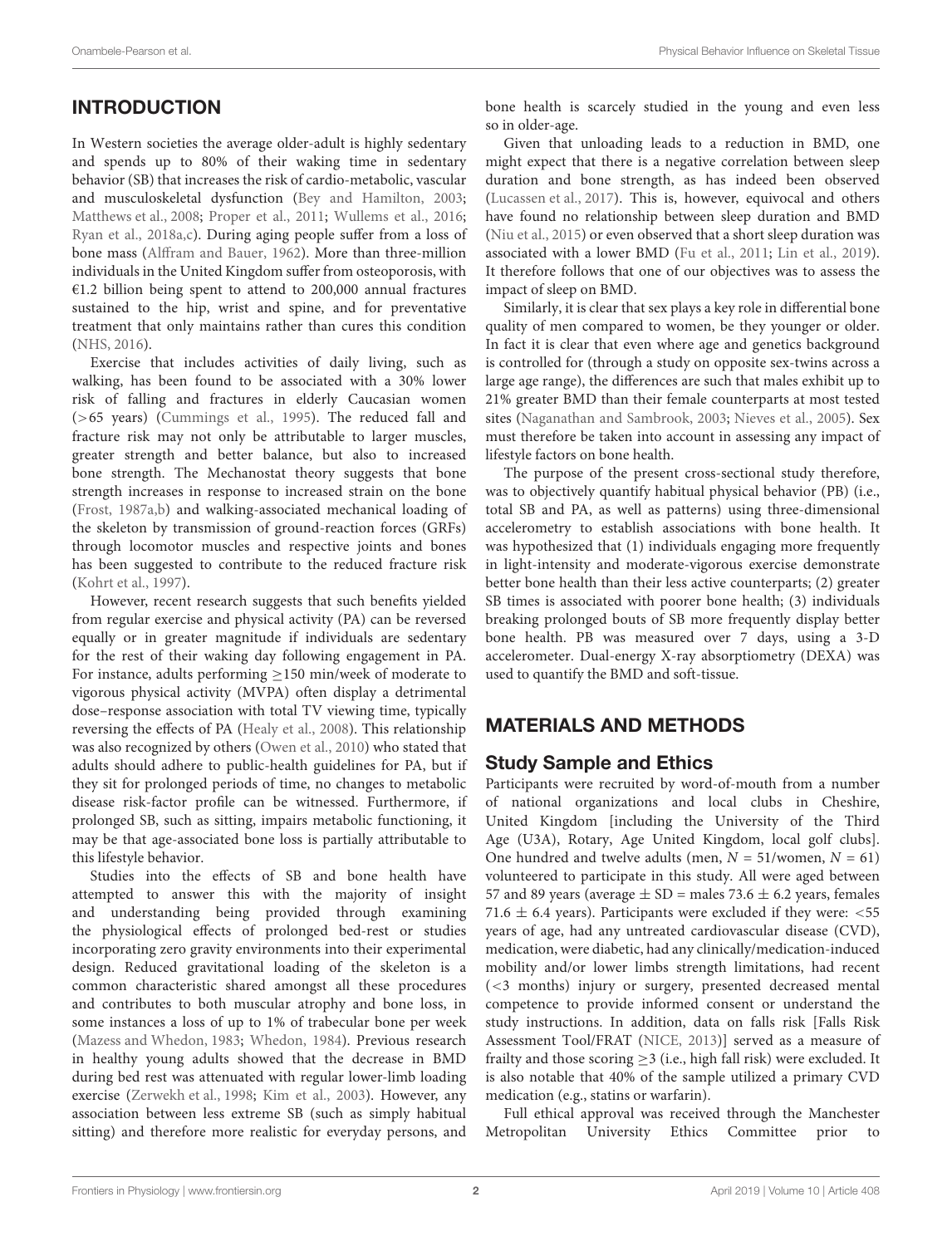experimentation. The investigators had completed Ionising Radiation Medical Exposure Regulations (IRMER) training (for studies involving radiation to human participants), and further in-house Risk Assessments were performed that are over and above those stipulated by IRMER, and include daily calibrations, wearing a dosimeter for the regular operator, two room dosimeters in the scanning suite, and logging of radiation dose of each scan. Informed written consent was obtained from each participant.

# Anthropometrics and Body Mass Index (BMI)

Participants' height and weight were assessed (SECA Beam balance scale, Germany; Woodway PPS 70med Klima, Germany) on arrival at the laboratory in a 10-h overnight fasted state, with the participant unshod and wearing a hospital gown. Dual energy X-ray absorptiometry (Hologic, DEXA Discovery W, Reading, United Kingdom) immediately followed anthropometry and health questionnaire completion, to assess body composition and BMI calculation. Thereto, participants laid supine with palms down, fingers splayed and feet inverted to expose the fibular bone for the 7-min scanning procedure (whole body procedure, EF 8.4 lSv).

### Bone Mineral Density (BMD)

The DXA scan was also used to determine bone phenotype (BMD and content), using OnePass technology to eliminate beam overlap errors and image distortion.

Data was later analyzed using Hologic APEX software (version 3.3) with each region of interest (ROI) carefully demarcated by the same researcher (with an ICC of 0.987). We selected five body segments: spine (average of lumbar and thoracic), pelvis, upper limbs (average of left and right sides), ribs (average of left and right sides) and lower limbs (average of left and right sides). Total bone BMD is also reported.

The T-scores for whole body BMD was used to classify participants as: (1) Normal, T-score < 1.0 SD below normal; (2) Osteopenic,  $1 < T$ -score  $< 2.5$  SD below or (3) Osteoporotic T-score > 2.5 SD below normal [\(WHO,](#page-14-3) [1994\)](#page-14-3). These correspond to approximately 10–12%, 20%, and 25% lower values than that in the young healthy 30-year-old, respectively. The T-score indicates how many standard deviations of a sex-matched reference population the BMD of a participant differs from that reference population (here an average healthy 30-year-old man or woman).

Z-scores (i.e., a marker of how bone density compares against the average bone density of an age- and sex-matched group) were calculated using sex and ethnic group specific data from the national health and nutrition examination database (NHANES III).

### Physical Activity (PA) and Sedentary Behavior (SB) Analysis

Sedentary behavior and PA data were collected using commercially available accelerometer hardware and software (GeneActiv Action, Activinsights Ltd., Kimbolton, United Kingdom). Accelerometry outputs were further processed using an in-house developed and validated algorithm based on age-specific activity output cut-off points [\(Wullems et al.,](#page-14-4) [2017\)](#page-14-4).

Participants were fitted with the accelerometer on their first laboratory visit using two waterproof adhesive patches (3M Tegaderm Transparent Film, Bracknell, United Kingdom). Accelerometers were worn at 50% femur length for 6–7 days post DXA scan. During these 6–7 days participants were asked to carry on with their habitual activities of daily living, exercise and resting habits including bathing, showering and swimming. They were provided with two spare adhesive patches to be applied by themselves on top of the original fittings should the adhesion start to loosen during the course of 6–7 days of monitoring. Overall 58/61 women and 51/51 men returned a complete set of PB data.

Physical behavior was then quantified by normalizing the total wear time during waking hours. SB was classified as sitting or lying or activities incurring a metabolic cost of <1.5 METs [\(Tremblay et al.,](#page-14-5) [2010\)](#page-14-5). Differing levels of PB were classified as follows:

- (1) Sleeping
- (2) Quiet standing
- (3) Light intensity physical activity (LIPA), whereby activities incurred a metabolic cost of <3 METs.
- (4) Moderate-vigorous physical activity (MVPA), whereby activities incurred a metabolic cost of >3 METs [\(Sasaki et al.,](#page-13-19) [2016\)](#page-13-19).

We have previously cross validated this accelerometer data processing approach using directly measured activities in older persons [\(Wullems et al.,](#page-14-4) [2017\)](#page-14-4). Here, we quantified 26 common components of PB [for detailed definitions read [\(Ryan et al.,](#page-13-2) [2018a](#page-13-2)[,b\)](#page-13-20)]:

- (1) Nine general PBs: Sleeping (hours/24 h), SB (hours/24 h), standing (hours/24 h), LIPA (hours/24 h), MVPA (hours/24 h), SB (% of waking hours), standing (% of waking hours), LIPA (% of waking hours), MVPA (in % of waking hours).
- (2) Six PBs specific to SB amount and accumulation pattern: Breaks in SB (a count), <5 min SB bout (a count),  $\geq$ 5 min SB bout (a count), mean SB bout length (min), Alfa, W50% (min).
- (3) Eleven PBs specific to amount of PA and accumulation pattern: PA bouts (a count), PA bouts (total min), mean PA bout length (min), SB (%PA bout time), standing (%PA bout time), LIPA (%PA bout time), MVPA (%PA bout time),  $\geq$ 10 min MVPA bouts (in total min), ≥10 min MVPA (a count), Sporadic MVPA (in min), total week  $\geq 10$  min MVPA (in min).

Sleeping was defined as the overnight period in bed. The time of going to bed and getting out of bed was noted down in a diary by the participants and verified by absence of accelerations in the z-direction during this period.

### Statistical Analyses

All analyses were performed using SPSS Version 24 (IBM, Chicago, IL, United States) whereby all data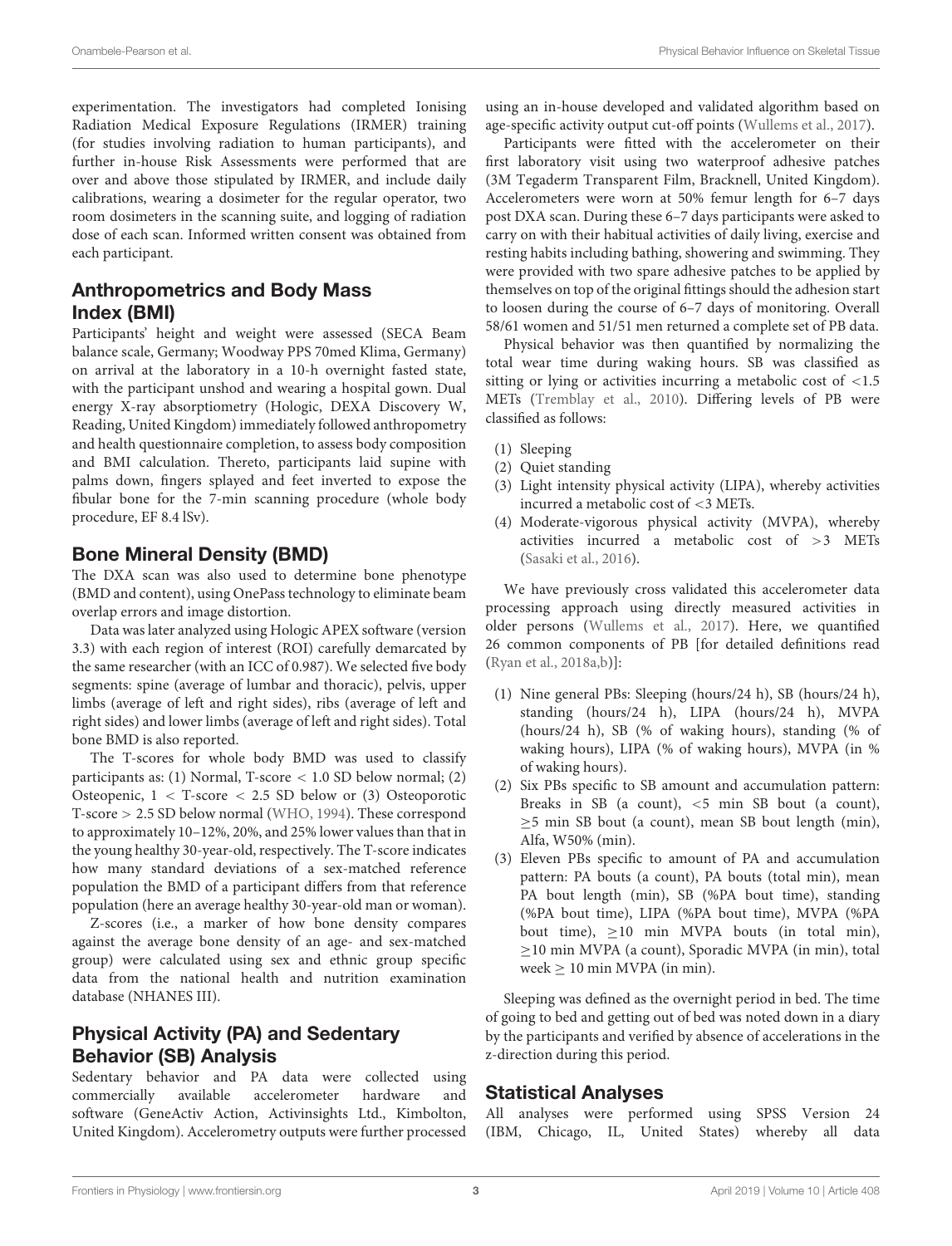was checked for Parametricity, with tests of normality (Kolmogorov–Smirnov) being conducted each for men and for women separately.

### Associations

Bivariate correlations (in men only and women only) were then conducted to assess the influence that PA and SB parameters held over total and site-specific BMD. Results following bivariate correlations are displayed as correlation coefficient (r). Partial correlation controlling for known covariates (see below) that influence BMD then took place with coefficients reported as  $R_{adj}$ <sup>n</sup> depending on previously established bivariate significant associations.

### **Covariates**

Particular risk factors for low BMD were identified from previous research including age [\(Riggs et al.,](#page-13-21) [1982;](#page-13-21) [Manolagas and Jilka,](#page-13-22) [1995\)](#page-13-22), total fat mass [\(Harris et al.,](#page-13-23) [1992\)](#page-13-23), and general anthropometry. These data were therefore also collected at study onset. The impact of these potential covariates in our study sample was assessed using Pearson (or Spearman' Rho for non-normal data) bivariate correlation against bone parameters.

### Z<sub>PB</sub>-Score Graphic Representation of Group Physical Behavior Patterns

For the graphical representation (Microsoft Excel, Version 2013, Washington, DC, United States) of participants' habitual PB categorized by their bone health (Z-scores sub-populations), we utilized radar graphs as these are arguably a more comprehensive way to contrast the overall PB of healthy vs. unhealthy bone phenotypes. To compare between the PB of the grouping variables (normal range vs. osteopenia vs. osteoporosis) we used ANOVA (three levels of BMD: <0.75 vs. <0.9 vs.  $\geq$ 0.9 g/cm<sup>2</sup>) or Kruskal-Wallis tests as appropriate, with follow-up post hoc pairwise comparisons (Bonferroni corrected unpaired t-tests for the former, or Mann–Whitney tests for the latter) where necessary. Here, PB parameters (total amounts and patterns) were standardized to unit-less quantities into Z-scores to obtain an overall PB picture (whereby PB\_Zscore = [mean of group – mean of sample]  $\div$  standard deviation of sample). Unit weighed score (to compute radar graph areas) assigned a negative sign to PBs linked to unloading bones and a positive sign to those linked to loading of bones sites. The quantitative calculation of the differences between the groups' areas in the radar graph, (between PB Z<sub>PB</sub>-scores of the bone health groupings) was conducted by computing the Z<sub>PB</sub>-scores distance using the NORMDIST function in Microsoft EXCEL. This function returns the distance as a percentage of area.

For all inferential tests, statistical significance was accepted at α  $\leq$  0.05. In this sample of 61 women, threshold for a β = 0.80 in the correlations, required an explained variance of  $r^2 = 0.12$ (i.e.,  $r = 0.346$ ). In this sample of 51 men, threshold for a  $\beta = 0.80$ in the correlations, required an explained variance of  $r^2 = 0.14$  $(i.e., r = 0.374).$ 

### RESULTS

### Demographics and BMD

Based on their answers to the health questionnaires during the DEXA scanning procedure, it was ascertained that: 88 participants scored low risk in the FRAT, 87 had no history of major illness, 71 were currently using statins, 102 were nonsmokers, 81 had not carried out any resistance exercise in the 6 months preceding the laboratory assessments, 5 regularly consumed dairy products, 18 seldom consumed caffeinated products, 101 did not have rheumatoid arthritis, 98 consumed less than three units of alcohol per day and finally 90 took no calcium/vitamin D supplements.

Participants age, anthropometry and bone health (BMD at five sites and total BMD and Z-score) are detailed in **[Table 1](#page-3-0)** separately for men and women. The two sexes were well matched for age and BMI.

#### Men Only Sample

In men (total  $n = 51$ ), BMD of the ribs was marginally below the 'healthy' classification, suggestive of osteopenia at this site (average left and right ribs BMD:  $0.81 \pm 0.10$ g/cm<sup>2</sup>). Notably, however, BMD in all other regions and especially the weight-bearing regions tended to be well within the healthy range. The overall average Z-score in the men varied greatly  $(Z$ -score:  $1.57 \pm 1.68$ ).

#### Women Only Sample

Women (total  $n = 61$ ). Worryingly the average BMD of the ribs was suggestive of osteoporosis ( $BMD < 0.75g/cm<sup>2</sup>$ ). The rest of the BMD sites inferred healthy bone (BMD  $> 0.9$ g/cm<sup>2</sup>). The overall average Z-score in the females (Z-score:  $0.89 \pm 1.11$ ) was greatly varied across the 'healthy to osteopenic spectrum' against age and sex matched population, thereby suggesting there would be factors modulating where any individual older woman's bone health score would reside.

<span id="page-3-0"></span>TABLE 1 | Study population anthropometry and bone characteristics by sex.

|                         | Men                           | Women                       |
|-------------------------|-------------------------------|-----------------------------|
| Age (years)             | $73.6 \pm 6.2$ ND             | $71.6 \pm 6.4^{ND}$         |
| Mass (kg)               | 79.1 $\pm$ 11.8 <sup>ND</sup> | $67.3 \pm 13.1^{\text{ND}}$ |
| Height (cm)             | $173.4 + 7.6$                 | $160.2 \pm 5.6^{ND}$        |
| BMI ( $\text{kg/m}^2$ ) | $26.3 + 3.9$                  | $26.2 \pm 5.0^{ND}$         |
| Total fat (kg)          | $24.3 \pm 6.7^{ND}$           | $28.3 \pm 8.9^{ND}$         |
| Android: gynoid ratio   | $0.49 \pm 0.12^{ND}$          | $0.37 \pm 0.11^{ND}$        |
| <b>Ribs</b>             | $0.81 \pm 0.10^{ND}$          | $0.65 \pm 0.00^{ND}$        |
| Spine                   | $1.23 \pm 0.24^{ND}$          | $0.97 \pm 0.02^{ND}$        |
| <b>Pelvis</b>           | $1.28 + 0.22$                 | $1.15 + 0.22$               |
| Upper_limbs             | $1.79 \pm 0.16^{ND}$          | $1.42 + 0.19$               |
| Lower limbs             | $2.61 + 0.34$                 | $2.09 + 0.28$               |
| Total                   | $1.32 \pm 0.20$               | $1.09 \pm 0.12^{ND}$        |
| Z score                 | $1.57 \pm 1.68$               | $0.89 \pm 1.11$             |

<sup>ND</sup> denotes a normally distributed data set. Data are presented as mean  $\pm$  SD. Bold numbers indicate significant correlations.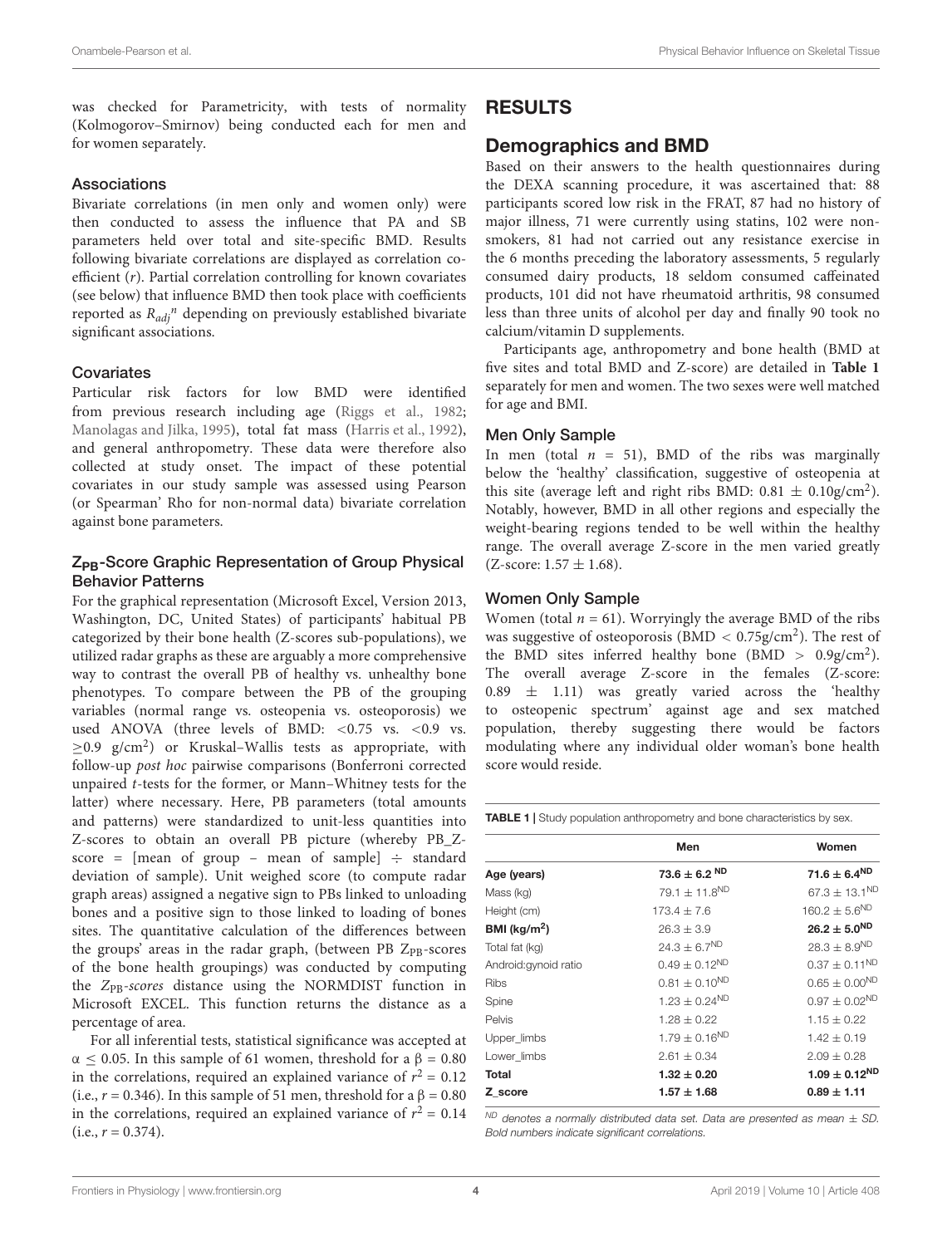<span id="page-4-0"></span>TABLE 2 | Bivariate correlation analysis of age, BMI, and fat as potential covariates for BMD.

#### (A) Correlation coefficients in

| Men         | Age      | <b>BMI</b> | <b>Total fat</b> | A:G ratio |
|-------------|----------|------------|------------------|-----------|
| <b>Ribs</b> | 0.124    | 0.182      | 0.000            | 0.160     |
| Spine       | 0.124    | $0.278*$   | 0.027            | 0.083     |
| Pelvis      | $-0.097$ | $0.293*$   | 0.215            | 0.128     |
| Upper_limbs | $-0.023$ | $0.290*$   | 0.103            | $0.379**$ |
| Lower limbs | 0.024    | $0.322*$   | $0.325*$         | 0.058     |
| Total       | 0.042    | 0.163      | 0.121            | 0.065     |
| Z score     | 0.021    | 0.198      | 0.179            | 0.073     |

#### (B) Correlation coefficients in women

| Women       | Age       | <b>BMI</b> | <b>Total fat</b> | A:G ratio |
|-------------|-----------|------------|------------------|-----------|
| <b>Ribs</b> | $-0.087$  | $0.382**$  | $0.332**$        | $-0.063$  |
| Spine       | 0.030     | $0.445**$  | $0.368**$        | 0.039     |
| Pelvis      | $-0.165$  | $0.473**$  | $0.433**$        | $0.216*$  |
| Upper limbs | $-0.241*$ | $0.384**$  | $0.401**$        | 0.125     |
| Lower limbs | $-0.061$  | $0.571**$  | $0.511**$        | $0.237*$  |
| Total       | 0.132     | $0.399**$  | $0.344**$        | 0.139     |
| Z score     | $0.221*$  | $0.350**$  | $0.237*$         | 0.170     |

Analysis was performed between each presumed covariate and specific bone BMD site by sex \*P < 0.05; \*\*P < 0.01; correlation coefficients are presented. Plain for Pearson and in shaded gray boxes for Spearman' Rho. (A) Correlation coefficients in men. (B) Correlation coefficients in women.

### **Covariates**

The covariates analyses against BMD sites can be seen in **[Tables 2A,B](#page-4-0)**. Significant covariates were confirmed in men thus: BMI for spine, pelvis, upper limbs and lower limbs; total fat mass for the lower limbs; android:gynoid ratio for the upper limbs. In women, covariates included: age for upper limbs and total Z-score; both BMI and fat mass for all sites (i.e., ribs, spine, pelvis, upper limbs, lower limbs, total BMD, Z-score); android:gynoid ratio for pelvis and lower limbs. It was noteworthy in this limited age range (females average of 71.6  $\pm$  6.4 years and men average of 73.6  $\pm$  6.2 years), that age was seldom a covariate either site specific BMD and/or overall Z-score in women and not at all for men

### Physical Behavior in Men and Women

Participants' habitual physical behaviors or PB (9 general markers, 6 markers related specifically to SB accumulation and pattern, and 11 related specifically to PA accumulation and pattern) are detailed in **[Table 3](#page-5-0)**.

### Men Only Sample

During an average day, men spent  $8.2 \pm 0.7$  h sleeping and their waking hours were dominated by SB (61.4  $\pm$  8.9% waking hours), followed by MVPA (19.5  $\pm$  5.4% waking hours) and LIPA (12.1  $\pm$  3.8% waking hours). The average bout length of SB was 31.1  $\pm$  9.2 min, and was longer ( $p < 0.001$ ) than PA (standing, LIPA, MVPA combined) bout length which averaged at  $16.0 \pm 4.4$  min.

### Women Only Sample

During an average day, women slept slightly more than men with 8.5  $\pm$  0.7 h sleeping. Like men, their waking hours were dominated by SB (61.0  $\pm$  9.8% waking hours), followed by MVPA  $(18.7 \pm 5.5\%$  waking hours) and LIPA  $(13.2 \pm 4.0\%$  waking hours). With SB being the most prevalent behavior, it was also noted that each bout length was  $31.1 \pm 10.8$  min. This SB bout length was longer ( $p < 0.001$ ) than PA (standing, LIPA, MVPA combined) bout length which averaged at  $16.6 \pm 5.1$  min.

### Bivariate Correlations

#### Men Only Correlations

The correlations between BMD and general PB for men can be seen in **[Table 4A](#page-6-0)**. Sleep time was the only behavior to show any significant association with men's BMD and this was limited to negative associations with the BMD of the pelvis ( $R = -0.307$ ,  $p < 0.05$ ), upper limbs ( $R = -0.374$ ,  $p < 0.01$ ) and whole body Z-score ( $R = -0.261$ ,  $p < 0.05$ ) indicating that more sleep was associated with lower BMD.

Looking into SB in more details in men (**[Table 5A](#page-7-0)**), we found that the number of breaks in sedentarism was positively associated with upper limbs BMD ( $R = 0.403$ ,  $p < 0.01$ ), ribs BMD  $(R = 0.282, p < 0.05)$ , total BMD  $(R = 0.330, p < 0.01)$  and total Z-score ( $R = 0.296$ ,  $p < 0.05$ ). Interestingly also, the number of short bouts (<5 min) in SB was positively associated with upper limbs BMD ( $R = 0.238$ ,  $p < 0.05$ ). Unexpectedly the number of longer bouts (>5 min) in SB was positively associated with ribs BMD ( $R = 0.349$ ,  $p < 0.01$ , respectively), lower limbs ( $R = 0.290$ ,  $p < 0.05$ ), total BMD ( $R = 0.373$ ,  $p < 0.01$ ) and total Z-score  $(R = 0.283, p < 0.05).$ 

As for detailed PA in men (**[Table 6A](#page-8-0)**), the number of bouts of PA was positively associated with ribs BMD ( $R = 0.282$ ,  $p \sim 0.05$ ), lower limbs ( $R = 0.238$ ,  $p \sim 0.05$ ), total BMD  $(R = 0.330, p < 0.01)$  and total Z-score  $(R = 0.296, p < 0.05)$ . It was interesting also to note the positive association between MVPA (as a percent of total PA time) and lower limbs BMD  $(R = 0.285, p < 0.05)$ . It was surprising that the total duration of PA was only associated, and this negatively, with lower limbs BMD ( $R = -0.254$ ,  $p < 0.05$ ). Equally surprising was that the mean PA bout length was negatively associated with spine BMD  $(R = -0.248, p < 0.05)$ , lower limbs BMD  $(R = -0.396, p < 0.01)$ , total BMD ( $R = -0.445$ ,  $p < 0.01$ ) and the Z-score ( $R = -0.362$ ,  $p < 0.01$ ). Another unexpected set of results were the negative associations between LIPA and upper limbs BMD ( $R = -0.289$ ,  $p \sim 0.05$ ), lower limbs BMD ( $R = -0.414$ ,  $p \sim 0.01$ ) and total BMD ( $R = -0.338$ ,  $p < 0.05$ ). No other associations were significant in the men only sample.

### Women Only Correlations

Women only correlations between BMD and general PB can be seen in **[Table 4B](#page-6-0)**. Sleep time was in fact positively associated with whole body Z-score ( $R = 0.225$ ,  $p < 0.05$ ). Unexpectedly, SB (in total hours per day) was positively associated with spine BMD  $(R = 0.233, p < 0.05)$ , lower limbs BMD  $(R = 0.272, p < 0.05)$  and total BMD ( $R = 0.317$ ,  $p < 0.01$ ). Unexpectedly also, LIPA was negatively associated with all but one site including spine BMD  $(R = -0.225, p < 0.05)$ , pelvis BMD  $(R = -0.242, p < 0.05)$ ,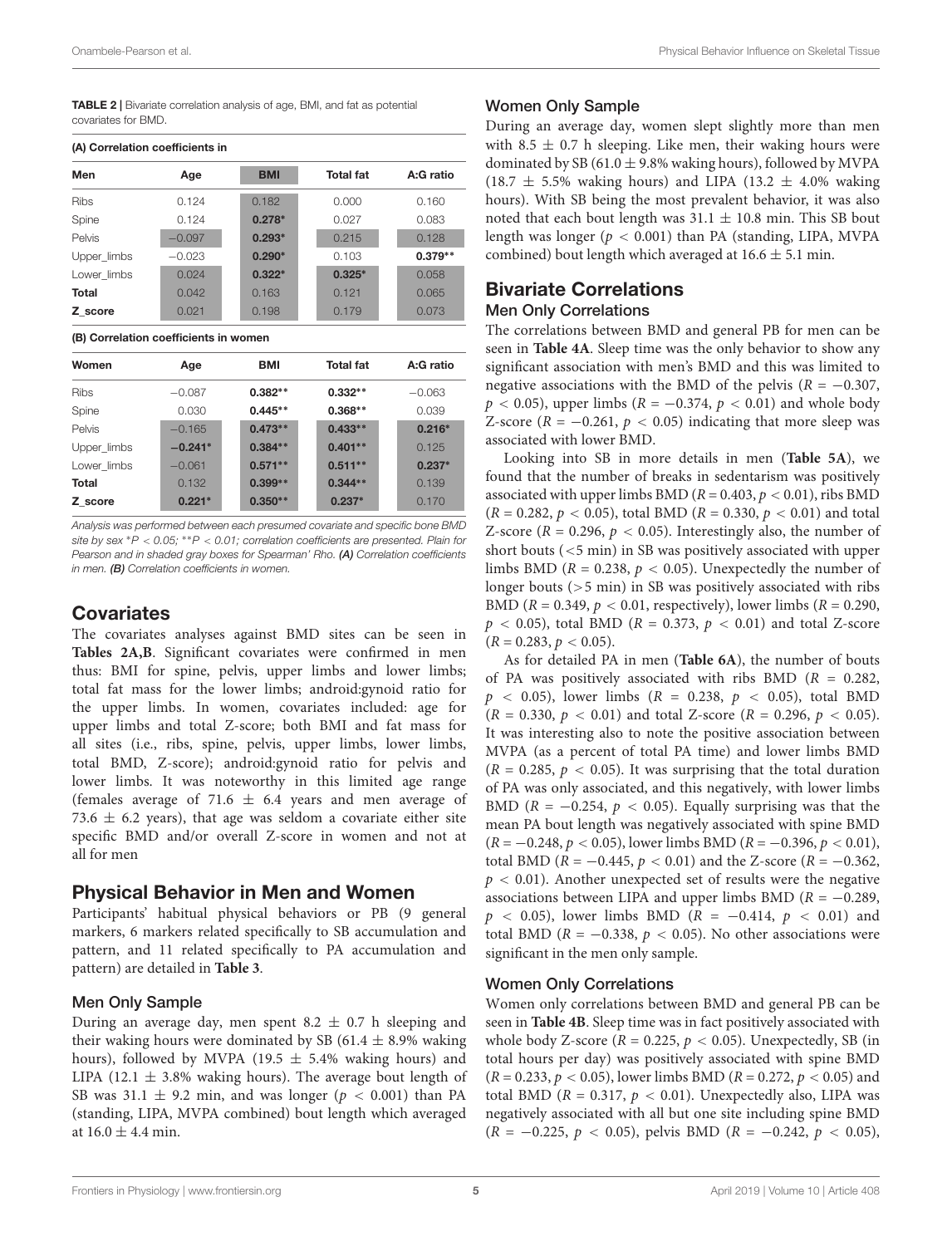#### <span id="page-5-0"></span>TABLE 3 | Physical behavior of the study population.

| $8.23 \pm 0.68^{ND}$<br>General<br>Sleeping (hours/24 h)<br>$9.68 \pm 1.44^{ND}$<br>SB (hours/24 h) | $8.50 \pm 0.67$<br>$9.44 \pm 1.48^{\text{ND}}$<br>$1.11 \pm 0.41^{ND}$<br>$2.05 \pm 0.64^{ND}$ |
|-----------------------------------------------------------------------------------------------------|------------------------------------------------------------------------------------------------|
|                                                                                                     |                                                                                                |
|                                                                                                     |                                                                                                |
| $1.10 \pm 0.44^{ND}$<br>Standing (hours/24 h)                                                       |                                                                                                |
| $1.91 \pm 0.62^{ND}$<br>LIPA (hours/24 h)                                                           |                                                                                                |
| $3.08 \pm 0.89^{ND}$<br>MVPA (hours/24 h)                                                           | $2.90\pm0.86^{\text{ND}}$                                                                      |
| 61.44 $\pm$ 8.94 <sup>ND</sup><br>SB (in %/waking hours)                                            | 61.03 $\pm$ 9.84 <sup>ND</sup>                                                                 |
| $6.97 \pm 2.77^{ND}$<br>Standing (%/waking hours)                                                   | $7.14 \pm 2.58^{ND}$                                                                           |
| $12.10 \pm 3.82$<br>LIPA (%/waking hours)                                                           | $13.15 \pm 3.96^{ND}$                                                                          |
| $19.49 \pm 5.38^{ND}$<br>MVPA (%/waking hours)                                                      | $18.68 \pm 5.50^{ND}$                                                                          |
| $22.50 \pm 3.80^{ND}$<br>Sedentary behavior<br>Breaks in SB (n)                                     | $22.02 \pm 3.33^{ND}$                                                                          |
| 6.21 $\pm$ 1.83 <sup>ND</sup><br>$<$ 5 min SB bout (n)                                              | 6.40 $\pm$ 2.14 <sup>ND</sup>                                                                  |
| $17.06 \pm 2.70^{ND}$<br>$\geq$ 5 min SB bout (n)                                                   | $16.41 \pm 1.92^{ND}$                                                                          |
| $31.41 \pm 9.34$<br>Mean SB bout length (min)                                                       | $31.29 \pm 10.72$                                                                              |
| $1.45 \pm 0.04^{ND}$<br>Alfa                                                                        | $1.44 \pm 0.04$                                                                                |
| $52.92 \pm 15.11$<br>W50% (min)                                                                     | $53.65 \pm 14.19^{ND}$                                                                         |
| $22.50 \pm 3.81^{ND}$<br>Physical activity<br>PA bouts $(n)$                                        | $22.02 \pm 3.33^{ND}$                                                                          |
| 346.75 $\pm$ 88.01 <sup>ND</sup><br>PA bouts (total min)                                            | $361.75 \pm 99.83^{ND}$                                                                        |
| $15.75 \pm 4.31^{ND}$<br>Mean PA bout length (min)                                                  | $16.86 \pm 5.24^{ND}$                                                                          |
| $1.24 \pm 0.65$<br>SB (%PA bout time)                                                               | $1.25 \pm 0.73$                                                                                |
| $18.10 \pm 5.30$<br>Standing (%PA bout time)                                                        | $18.93 \pm 5.35^{\text{ND}}$                                                                   |
| 31.62 $\pm$ 4.91 <sup>ND</sup><br>LIPA (%PA bout time)                                              | $33.63 \pm 5.85^{\text{ND}}$                                                                   |
| 49.04 $\pm$ 7.78 <sup>ND</sup><br>MVPA (%PA bout time)                                              | $46.20 \pm 8.82^{ND}$                                                                          |
| $15.16 \pm 18.40$<br>$\geq$ 10 min MVPA bouts (total min)                                           | $11.01 \pm 16.32$                                                                              |
| $0.86 \pm 0.85$<br>$\geq$ 10 min MVPA (n)                                                           | $0.59 \pm 0.71$                                                                                |
| $162.29 \pm 42.14^{ND}$<br>Sporadic MVPA (min)                                                      | $166.96 \pm 53.29^{\text{ND}}$                                                                 |
| $104.34 \pm 126.34$<br>Total week $\geq 10$ min MVPA (min)                                          | 76.45 ± 114.31                                                                                 |

 $N<sup>D</sup>$  denotes a normally distributed data set. Data are presented as mean @ SD.

upper limbs BMD ( $R = -0.230$ ,  $p < 0.05$ ), lower limbs BMD  $(R = -0.320, p < 0.01)$ , total BMD  $(R = -0.337, p < 0.01)$ , and total Z-score ( $R = -0.258$ ,  $p < 0.05$ ). A similar pattern was seen with SB amount expressed as a percent of waking hours. Also unexpected were the negative associations between average daily hours spent in MVPA against spine BMD ( $R = -0.256$ ,  $p < 0.05$ ), total BMD ( $R = -0.350, p < 0.01$ ) and total Z-score  $(R = -0.224, p < 0.05)$ . A similar pattern was seen with MVPA amount expressed as a percent of waking hours (though not with the Z-score). No other correlations with general PB were significant in the women only sample.

Looking into SB in more details in women (**[Table 5B](#page-7-0)**), we found that the number of breaks in sedentarism was positively associated with ribs BMD ( $R = 0.266$ ,  $p < 0.05$ ), pelvis BMD  $(R = 0.232, p < 0.05)$  and lower limbs BMD  $(R = 0.299, p < 0.05)$ . We also found that the count of short duration  $(5 \text{ min})$ sedentary activities was positively associated with ribs BMD  $(R = 0.328, p < 0.01)$ , upper limbs BMD  $(R = 0.230, p < 0.05)$  and lower limbs BMD ( $R = 0.334$ ,  $p < 0.01$ ). Finally, W50% (i.e., the bout duration below which half of all sedentary time is accrued) was negatively associated with ribs BMD ( $R = -0.224$ ,  $p < 0.05$ ).

As for detailed PA in women (**[Table 6B](#page-8-0)**), this showed very few bivariate associations with bone health. Thus, the number of bouts of PA was positively associated with ribs BMD  $(R = 0.266, p < 0.05)$ , pelvis BMD  $(R = 0.232, p < 0.05)$  and lower limbs ( $R = 0.299$ ,  $p < 0.05$ ). Total duration of PA was positively associated with ribs BMD ( $R = 0.265$ ,  $p < 0.05$ ). Mean PA bout length was negatively associated with Z-score  $(R = -0.235, p < 0.05)$ . Finally the total weekly accumulation of long ( $\geq$ 10 min) bouts of MVPA was positively associated with upper limbs BMD ( $R = 0.220$ ,  $p < 0.05$ ).

### Partial Correlations

In relevant cases above with significant bivariate correlations, known covariates were then factored into the association using partial correlations, resulting into adjusted correlation coefficient  $(R_{adj}^n)$ .

#### Men Only Partial Correlations

In men, when adjusting for covariates (i.e., BMI and A:G ratio) the partial associations between upper limbs BMD and short duration SB bouts count, and breaks in SB were nullified  $(p > 0.05)$  however the correlation against sleep remained  $(R_{adj}^n = -0.321, p = 0.012)$ . When adjusting for covariates (i.e., BMI and total fat), the association between lower limbs BMD against many PB parameter was strengthened including MVPA in % PA bout time  $(R_{adj}^n = 0.436, p = 0.001)$ , LIPA in % PA bout time  $(R_{adj}^n = -0.494, p < 0.001)$ , mean PA bout length  $(R_{adj}^n = -0.476, p < 0.001)$ , PA bouts length in min  $(R_{adj}^{\textit{n}} = -0.354, p = 0.006)$ , long SB bouts count  $(R_{adj}^{\textit{n}} = 0.321, p = 0.006)$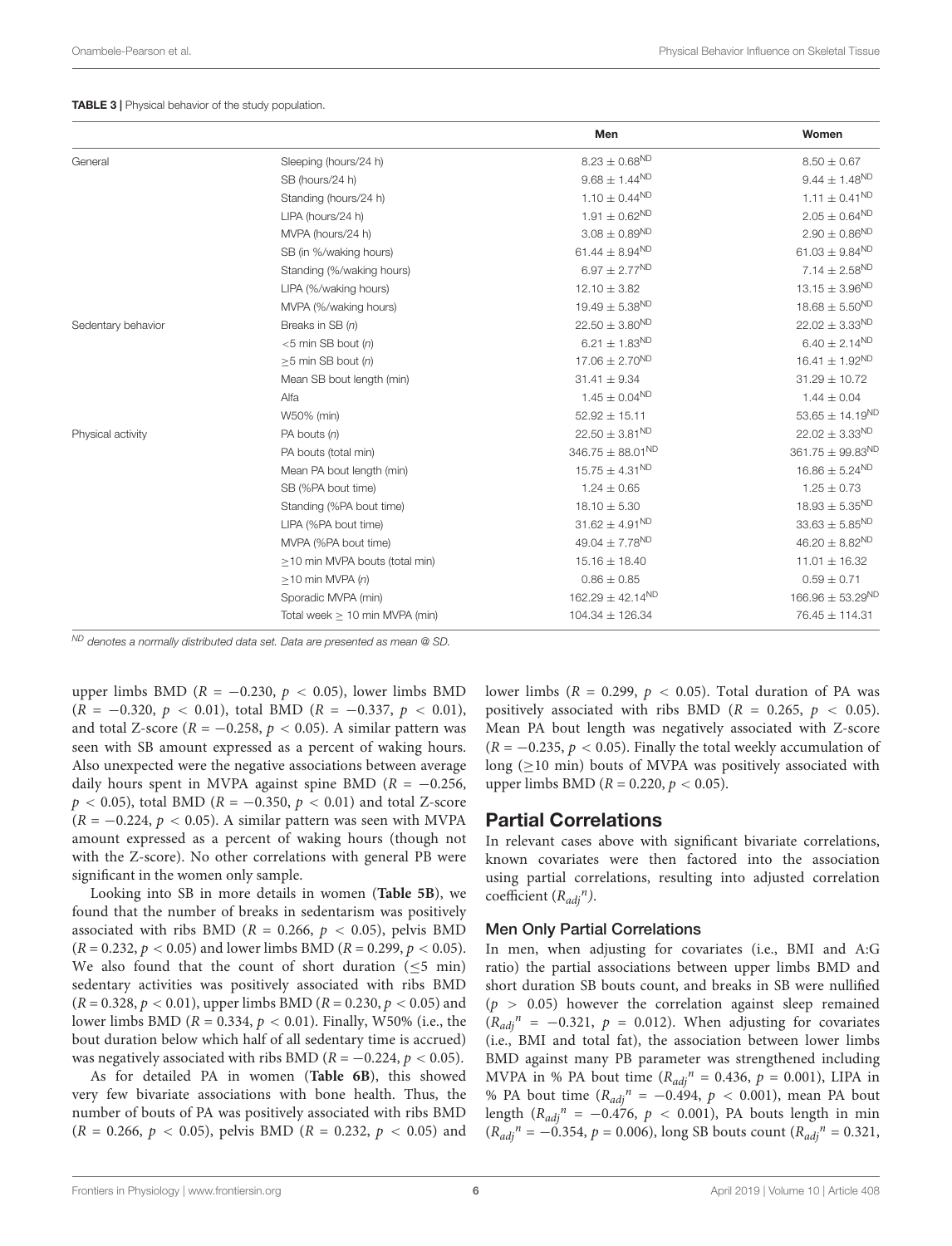<span id="page-6-0"></span>

|                      | (hours/24 h)<br>Sleeping                                                           | (hours/24h)<br>99                          | (hours/24 h)<br>Standing     | LIPA (hours/24 h)                                      | (hours/24 $h$ )<br><b>MVPA</b>                      | SB (% waking<br>hours)                               | (% waking<br>Standing<br>hours) | (% waking hours)<br><b>TIPA</b>                                                                  | (% waking<br><b>MVPA</b><br>hours) |
|----------------------|------------------------------------------------------------------------------------|--------------------------------------------|------------------------------|--------------------------------------------------------|-----------------------------------------------------|------------------------------------------------------|---------------------------------|--------------------------------------------------------------------------------------------------|------------------------------------|
|                      | (A) Bivariate correlation analysis of BMD and General Physical Behaviour in men    |                                            |                              |                                                        |                                                     |                                                      |                                 |                                                                                                  |                                    |
| Ribs                 | $-0.203$                                                                           | 0.097                                      | $\overline{\circ}$<br>$-0.1$ | 0.085                                                  | $-0.068$                                            | 0.035                                                | $-0.208$                        | $-0.006$                                                                                         | $-0.045$                           |
| Spine                | $-0.238$ *                                                                         | 0.133                                      | $-0.127$                     | 0.027                                                  | 0.001                                               | 0.060                                                | $-0.149$                        | 0.013                                                                                            | $-0.032$                           |
| Pelvis               | $(P_{adj}^{\prime\prime} = -0.361***)$<br>$-0.307*$                                | 0.104                                      | 0.101                        | $-0.031$                                               | 0.136                                               | 0.008                                                | 0.093                           | $-0.052$                                                                                         | 0.052                              |
| Upper_limb           | $(R_{adj}^n = -0.321*)$<br>$-0.374***$                                             | 0.077                                      | 27<br>$-0.1$                 | 0.119                                                  | 0.169                                               | $-0.035$                                             | $-0.162$                        | 0.036                                                                                            | 0.115                              |
| Lower_limb           | $-0.202$                                                                           | $-0.034$                                   | $-0.079$                     | 0.123                                                  | 0.177                                               | $-0.102$                                             | $-0.092$                        | 0.106                                                                                            | 0.132                              |
| <b>Total</b>         | $-0.171$                                                                           | $-0.030$                                   | $-0.017$                     | 0.125                                                  | 0.210                                               | $-0.088$                                             | $-0.033$                        | 0.119                                                                                            | 0.153                              |
| Z_score              | $-0.261*$                                                                          | 0.040                                      | $-0.054$                     | 0.146                                                  | 0.137                                               | $-0.024$                                             | $-0.071$                        | 0.112                                                                                            | 0.068                              |
|                      | (B) Bivariate correlation analysis of BMD and General Physical Behaviour in women. |                                            |                              |                                                        |                                                     |                                                      |                                 |                                                                                                  |                                    |
| Ribs                 | $-0.042$                                                                           | 0.185                                      | $-0.090$                     | $-0.156$                                               | $-0.147$                                            | 0.190                                                | $-0.102$                        | $-0.180$                                                                                         | $-0.162$                           |
| Spine                | 0.090                                                                              | $(R_{\text{adj}}^n$ is n.s.)<br>$0.233*$   | $-0.130$                     | $-0.225$ * $(R_{\text{adj}}$ <sup>n</sup> is<br>n.S.   | $-0.256*$ $(R_{\text{adj}}$ <sup>n</sup><br>is n.s. | $0.263^*$ $(\mathsf{a}_{\mathsf{adj}}^n)$<br>is n.s. | $-0.128$                        | $-0.225$ *                                                                                       | $-0.248$                           |
| <b>Pelvis</b>        | 0.075                                                                              | 0.172                                      | $-0.004$                     | $(\mathcal{F}_{\mathit{adj}}^n$ is n.s.)<br>$-0.242$ * | $-0.091$                                            | 0.145                                                | $-0.012$                        | $(R_{\text{adj}}^n$ is n.s.<br>$-0.242$ *                                                        | $-0.111$                           |
| Upper_limb           | $-0.067$                                                                           | 0.131                                      | $-0.143$                     | $-0.230$ * $(R_{adj}^n)$ is<br>n.S.                    | 0.074                                               | 0.093                                                | $-0.158$                        | $(R_{\text{adj}}^n$ is n.s.<br>$-0.241*$                                                         | 0.037                              |
| Lower_limb           | 0.054                                                                              | $(R_{adj}^n = 0.260^*$<br>0.272*           | $-0.140$                     | $(R_{adi}^n = -0.245^*)$<br>$-0.320**$                 | $-0.207$                                            | $(R_{adj}^n = 0.277^*$<br>$0.250*$                   | $-0.148$                        | $-0.321***$                                                                                      | $-0.215$                           |
| <b>Total</b>         | 0.154                                                                              | $(R_{\text{adj}}^n$ is n.s.)<br>$0.317***$ | 150<br>$-0.1$                | $-0.337**$ $(R_{adj}^n)$ is<br>n.S.                    | $(R_{\text{adj}}^n$ is n.s.)<br>$-0.350**$          | $(R_{adj}^n = 0.222^*)$<br>0.359**                   | $-0.136$                        | $-0.330**$                                                                                       | $-0.342$                           |
| $Z$ <sub>score</sub> | $(R_{\text{adj}}^n$ is n.s.)<br>$0.225*$                                           | 0.185                                      | $-0.090$                     | $(R_{\textit{adj}}^n$ is n.s.)<br>$-0.258*$            | $-0.224*$ $(R_{adj}$ <sup>n</sup><br>is n.s.        | 0.208                                                | $-0.085$                        | $(\mathsf{A}_{\mathsf{a}\mathsf{d}'}^{\phantom{\mathsf{a}\mathsf{d}}'}$ is $n$ .s.)<br>$-0.236*$ | $-0.207$                           |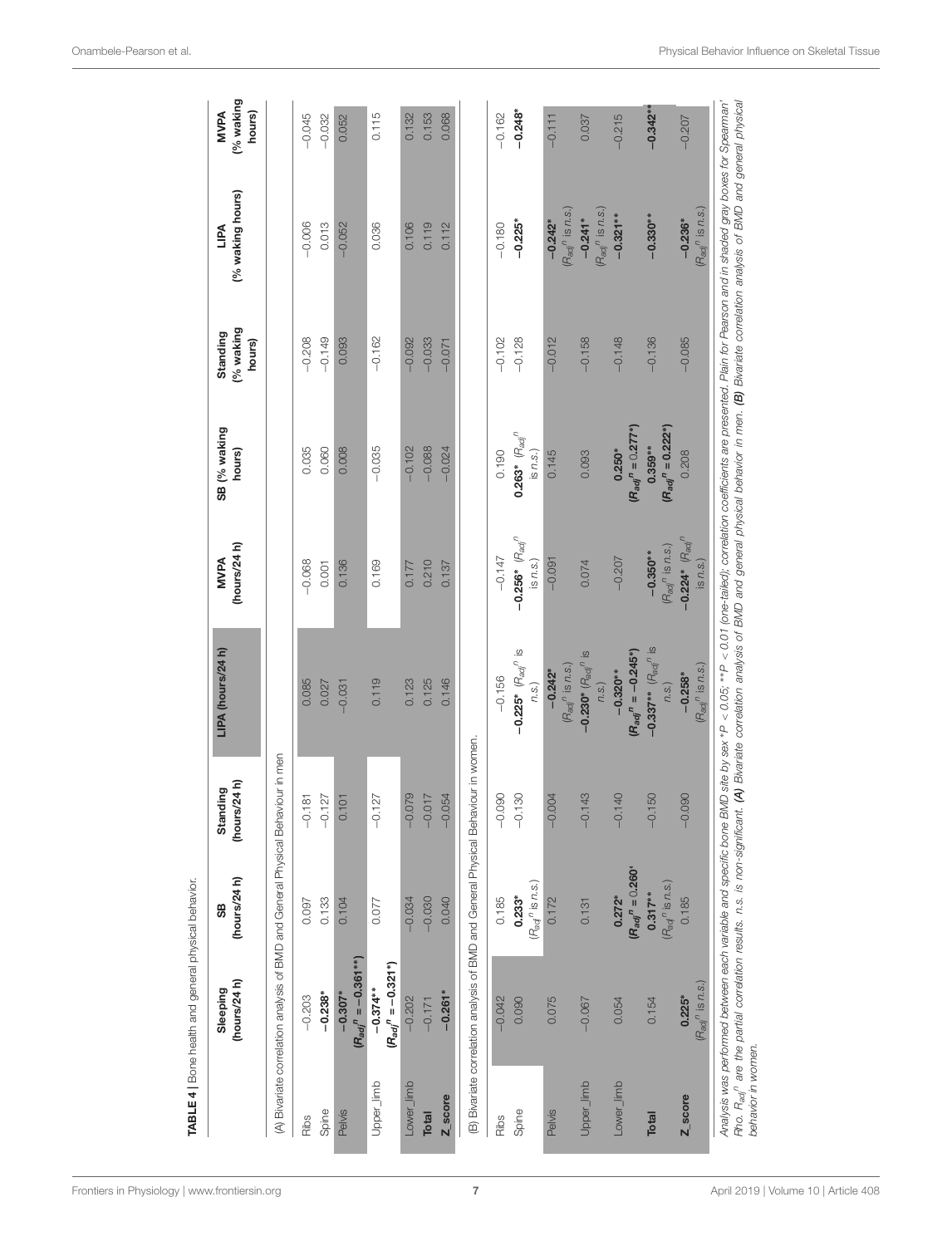|               | Breaks in SB (n)                                     | $<$ 5 min SB bout (n)                                | $\geq$ 5 min SB bout ( <i>n</i> )           | Mean SB bout length (min) | Alfa      | <b>W50% (min)</b>                           |
|---------------|------------------------------------------------------|------------------------------------------------------|---------------------------------------------|---------------------------|-----------|---------------------------------------------|
| <b>Ribs</b>   | $0.282*$                                             | 0.113                                                | $0.349**$                                   | $-0.136$                  | $-0.066$  | $-0.171$                                    |
| Spine         | 0.156                                                | 0.102                                                | 0.192                                       | $-0.041$                  | $-0.157$  | $-0.014$                                    |
| <b>Pelvis</b> | 0.205                                                | 0.130                                                | 0.158                                       | 0.003                     | $-0.117$  | 0.032                                       |
| Upper_limbs   | <b>0.403**</b> $(R_{\text{adj}}^n \text{ is } n.s.)$ | <b>0.238*</b> $(R_{adj}^n \text{ is } n.s.)$         | 0.088                                       | $-0.082$                  | $-0.140$  | $-0.078$                                    |
| Lower limbs   | 0.222                                                | $-0.032$                                             | 0.290* $(R_{adi}^{\prime\prime} = 0.321^*)$ | 0.018                     | $-0.109$  | $-0.011$                                    |
| <b>Total</b>  | $0.330**$                                            | 0.115                                                | $0.373**$                                   | $-0.082$                  | $-0.221$  | $-0.095$                                    |
| Z score       | $0.296*$                                             | 0.161                                                | $0.283*$                                    | $-0.042$                  | $-0.167$  | 0.020                                       |
| Ribs          | <b>0.266*</b> $(R_{adj}^n \text{ is } n.s.)$         | $0.328**$ ( $R_{adi}$ <sup>n</sup> = 0.251*)         | 0.082                                       | $-0.181$                  | $-0.035$  | $-0.224$ <sup>*</sup> $(R_{adj}^n$ is n.s.) |
| Spine         | 0.158                                                | 0.217                                                | $-0.011$                                    | $-0.118$                  | $-0.019.$ | $-0.141$                                    |
| Pelvis        | <b>0.232*</b> $(R_{\text{adj}}^n$ is n.s.)           | 0.208                                                | 0.172                                       | $-0.130$                  | 0.056     | $-0.131$                                    |
| Upper_limbs   | $0.089$ n.s.                                         | $0.230*$                                             | $-0.060$                                    | $-0.123$                  | $-0.002$  | $-0.128$                                    |
| Lower limbs   | <b>0.299*</b> $(R_{adj}^n \text{ is } n.s.)$         | <b>0.334**</b> $(R_{\text{adj}}^n \text{ is } n.s.)$ | 0.137                                       | $-0.155$                  | 0.058     | $-0.157$                                    |
| <b>Total</b>  | 0.202                                                | 0.216                                                | 0.100                                       | $-0.062$                  | $-0.035.$ | $-0.105$                                    |
| Z score       | 0.148                                                | 0.221                                                | 0.003                                       | 0.016                     | $-0.091$  | 0.044                                       |

<span id="page-7-0"></span>TABLE 5 | Bone health and sedentary behavior.

Analysis was performed between each variable and specific bone BMD site by sex \*P < 0.05; \*\*P < 0.01 (one-tailed); n.s. is non-significant; correlation coefficients are presented. Plain for Pearson and in shaded gray boxes for Spearman' Rho. Radin are the partial correlation results. (A) Bivariate correlation analysis of BMD and sedentary behavior in men. (B) Bivariate correlation analysis of BMD and sedentary behavior in women.

 $p = 0.012$ ). Together, this suggests that the associations with upper and lower limbs BMD and many PBS parameters were not just a product of anthropometric factors. Next, the partial correlation between pelvis vs. sleep, controlling for BMI still maintained a significant impact of this PB ( $R_{adj}^n = -0.361$ ,  $p = 0.005$ ). Finally, the partial correlation between spine vs. mean PA bout length, controlling for BMI still maintained a significant impact of this PB  $(R_{adj}^n = -0.246, p = 0.042)$ .

#### Women Only Partial Correlations

In women, when adjusting for covariates (age, BMI and total fat), correlations between upper limb BMD and LIPA in % waking hours, number of short SB, and total weekly time in prolonged MVPA were all nullified ( $p > 0.05$ ).

With lower limbs BMD, adjusting for covariates (i.e., BMI, total Fat and A:G ratio), the associations (adjusted correlation coefficient or  $R_{adj}^n$ ) against SB (in hours per day;  $R_{adj}^n = 0.260$ ,  $p = 0.028$ , and as a percent of waking hours;  $R_{adj}^{\dagger n} = 0.277$ ,  $p = 0.020$ ) and against LIPA in hours per day ( $R_{adj}^{\quad \dot{n}} = -0.245$ ,  $p = 0.028$ ) all remained. However, the associations between lower limb BMD and the previously significantly associated number of breaks in SB, number of short SB, number of PA bouts, all disappeared ( $p > 0.05$ ).

With pelvic BMD adjusting for covariates (i.e., BMI, total fat and A:G ratio) partial correlations against LIPA (in hours per day, and in % waking hours), breaks in SB and number of PA bouts all disappeared. The same applied for the spine when adjusting the observed correlations for covariates (i.e., BMI and total fat). This disappearance of correlations between measures of PB patterns with BMD points to the importance of anthropometry and/or body composition in women for the BMD in these sites.

For the ribs the association between BMD with number of short bouts of SB ( $R_{adj}^n = 0.251$ ,  $p = 0.031$ ) and total weekly duration in PA ( $R_{adj}^n = 0.327$ ,  $p = 0.007$ ) remained after adjusting for covariates (i.e., BMI and total fat). However, the partial

correlations between rib BMD and number of breaks in SB, W50% and number of PA bouts had disappeared.

For total BMD the partial correlations against SB in % waking hours ( $R_{adj}^n = 0.222$ ,  $p = 0.050$ ) remained after adjusting for covariates (i.e., BMI and total fat), but the associations against SB in hours per day, LIPA in hours per day, and MVPA in hours per day all disappeared.

Finally, the partial correlations of total BMD Z-score against sleep, LIPA in hours per day, LIPA in % waking hours, MVPA in hours per day and mean PA bout length became all statistically non-significant after adjusting for covariates (i.e., age, BMI and total fat).

### Z<sub>PB</sub> Score Graphic Synthesis of Physical Behavior Patterns by Bone Health Clinical Sub-Groups

None of the parameters of PB consistently correlated with BMD. To evaluate whether PB parameters differed dependent on bone health we classified people as having healthy, osteopenic, and osteoporotic bones, by the T-scores (see methods). We expressed all 26 PB parameters as dimensionless  $Z_{PR}$ -scores and drew radar graphs to determine whether any patterns in PA were associated with bone health status. This analysis was carried out on lower limbs BMD and upper limbs BMD, separately for men and women.

In the men, the T-score data results revealed none as osteoporotic, 4 men as osteopenic and 47 men as having a healthy skeleton. In the upper limbs this translated to BMDs of 0.77  $\pm$  0.05 g/cm<sup>2</sup> and 0.90  $\pm$  0.07 g/cm<sup>2</sup> in the osteopenic and healthy group ( $p < 0.001$ ), respectively, and in the lower limbs BMDs of 1.09  $\pm$  0.07 g/cm<sup>2</sup> and 1.32  $\pm$  0.16 g/cm<sup>2</sup>  $(p = 0.001)$ .

The PB of each of the men's clinical groups are illustrated in **[Figure 1A](#page-9-0)** for T-scores, **[Figure 1B](#page-9-0)** for upper limbs BMD and **[Figure 1C](#page-9-0)** for lower limbs BMD. Each figure provides a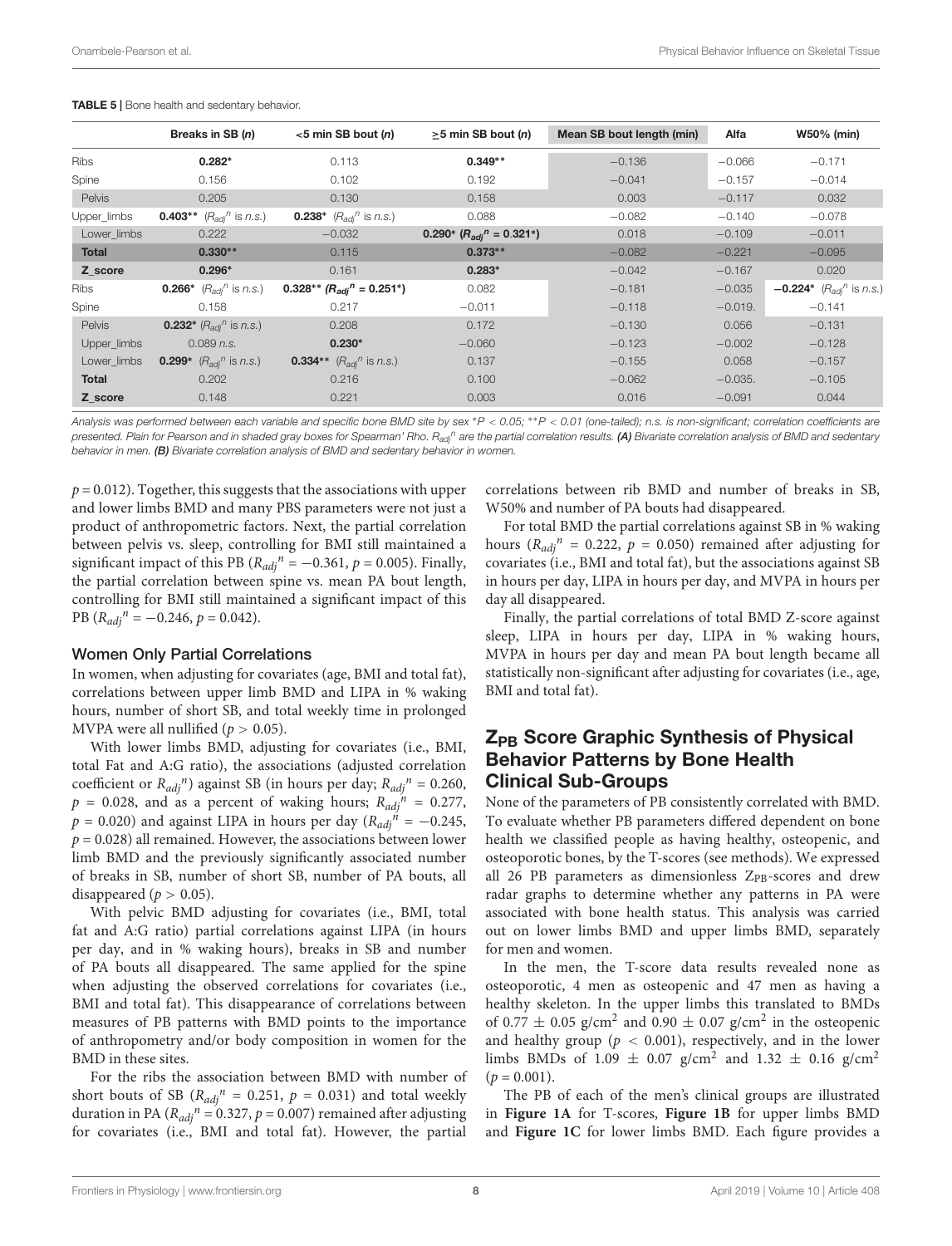|                    | <b>PA bouts</b><br>$\widehat{\epsilon}$                        | (total min)<br>PA bouts                            | Mean PA<br>length<br>bout<br>(min)                                     | bout time)<br>SB (%PA | (%PA bout<br>Standing<br>time) | LIPA (%PA<br>bout time)                     | MVPA (%PA<br>bout time)                                                                                                                                                                                                                                                                                                                                                                                                                                             | <b>MVPA</b> bouts<br>(total min)<br>$\succeq$ 10 min | MVPA <sub>(n)</sub><br>$\geq 10$ min | Sporadic<br><b>MVPA</b><br>(min) | week $\geq 10$ min<br>MVPA (min)<br>Total |
|--------------------|----------------------------------------------------------------|----------------------------------------------------|------------------------------------------------------------------------|-----------------------|--------------------------------|---------------------------------------------|---------------------------------------------------------------------------------------------------------------------------------------------------------------------------------------------------------------------------------------------------------------------------------------------------------------------------------------------------------------------------------------------------------------------------------------------------------------------|------------------------------------------------------|--------------------------------------|----------------------------------|-------------------------------------------|
|                    |                                                                |                                                    | (A) Bivariate correlation analysis of BMD and Physical Activity in men |                       |                                |                                             |                                                                                                                                                                                                                                                                                                                                                                                                                                                                     |                                                      |                                      |                                  |                                           |
| Ribs               | $0.282*$                                                       | $-0.048$                                           | $-0.216$                                                               | $-0.067$              | 0.118                          | $-0.204$                                    | 0.049                                                                                                                                                                                                                                                                                                                                                                                                                                                               | $-0.106$                                             | $-0.096$                             | 0.063.                           | $-0.106$                                  |
| Spine              | $-0.156$                                                       | $-0.178$                                           | $-0.246*$<br>$-0.248*$<br>$(R_{adj}^n =$                               | $-0.010$              | $-0.063$                       | $-0.139$                                    | 0.122                                                                                                                                                                                                                                                                                                                                                                                                                                                               | $-0.155$                                             | $-0.095$                             | $-0.029$                         | $-0.153$                                  |
| Pelvis             | 0.205                                                          | $-0.083$                                           | $-0.181$                                                               | $-0.212$              | $-0.075$                       | $-0.115$                                    | 0.080                                                                                                                                                                                                                                                                                                                                                                                                                                                               | $-0.052$                                             | $-0.070$                             | 0.095                            | $-0.062$                                  |
| Upper_limbs        | 0.238*                                                         | $-0.050$                                           | $-0.192$                                                               | 0.028                 | 0.021                          | $-0.289*$                                   | 0.169                                                                                                                                                                                                                                                                                                                                                                                                                                                               | $-0.025$                                             | $-0.029$                             | 0.081                            | $-0.028$                                  |
| Lower_limbs        | 0.222                                                          | $-0.354**$<br>$(R_{adj}^n =$<br>$-0.254*$          | $-0.476***$<br>$-0.396**$<br>$(R_{adj}^n =$                            | 0.044                 | $-0.111$                       | $-0.494***$<br>$-0.414**$<br>$(R_{adj}^n =$ | $0.436**$<br>0.285*<br>$(R_{adj}^n =$                                                                                                                                                                                                                                                                                                                                                                                                                               | 0.050                                                | 0.035                                | $-0.020$                         | 0.049                                     |
| <b>Total</b>       | $0.330**$                                                      | $-0.231$                                           | $-0.445*$                                                              | 0.049                 | $-0.064$                       | $-0.338**$                                  | 0.201                                                                                                                                                                                                                                                                                                                                                                                                                                                               | $-0.057$                                             | $-0.058$                             | 0.055                            | $-0.060$                                  |
| Z score            | $0.296*$                                                       | $-0.176$                                           | $-0.362**$                                                             | $-0.020$              | $-0.024$                       | $-0.195$                                    | 0.071                                                                                                                                                                                                                                                                                                                                                                                                                                                               | $-0.085$                                             | $-0.112$                             | 0.042                            | $-0.088$                                  |
| Ribs               | $(\mathsf{R}_{\mathsf{adj}}^{\qquad n}$ is<br>$0.266*$<br>n.S. | $0.327**$<br>$0.265*$<br>$\bm{\mathsf{R}}_{adj}^n$ | 0.059                                                                  | $-0.085$              | 0.085                          | 0.028                                       | $-0.058$                                                                                                                                                                                                                                                                                                                                                                                                                                                            | 0.153                                                | 0.140                                | $-0.083$                         | 0.157                                     |
| Spine              | 0.158                                                          | 0.184                                              | 0.087                                                                  | $-0.093$              | 0.019                          | 0.059                                       | $-0.037$                                                                                                                                                                                                                                                                                                                                                                                                                                                            | 0.013                                                | $-0.005$                             | $-0.062$                         | 0.021                                     |
| Pelvis             | $(R_{adj}{}^n$ is<br>0.232*<br>n.S.                            | 0.076                                              | $-0.090$                                                               | $-0.022$              | $-0.032$                       | $-0.020$                                    | 0.030                                                                                                                                                                                                                                                                                                                                                                                                                                                               | 0.052                                                | $-0.003$                             | 0.027                            | 0.068                                     |
| Upper_limbs        | 0.089                                                          | 0.200                                              | 0.162                                                                  | $-0.054$              | 0.153                          | $-0.016$                                    | $-0.082$                                                                                                                                                                                                                                                                                                                                                                                                                                                            | 0.209                                                | 0.170                                | 0.070                            | $(R_{\text{adj}}^n$ is n.s.<br>$0.220*$   |
| Lower_limbs        | $(H_{adj}^n)$ is<br>$0.299*$<br>n.S.                           | 0.194                                              | $-0.036$                                                               | $-0.009$              | 0.095                          | 0.135                                       | $-0.167$                                                                                                                                                                                                                                                                                                                                                                                                                                                            | 0.131                                                | 0.115                                | 0.016                            | 0.146                                     |
| <b>Total</b>       | 0.202                                                          | 0.069                                              | $-0.082$                                                               | $-0.079$              | 0.075                          | 0.152                                       | $-0.139$                                                                                                                                                                                                                                                                                                                                                                                                                                                            | 0.079                                                | 0.049                                | $-0.081$                         | 0.085                                     |
| Z_score            | 0.148                                                          | $-0.139$                                           | $-0.235$ <sup>*</sup><br>$(H_{adj}$ <sup>n</sup> is<br>n.s.)           | $-0.050$              | 0.103                          | 0.110                                       | $-0.098$                                                                                                                                                                                                                                                                                                                                                                                                                                                            | $-0.005$                                             | $-0.058$                             | $-0.192$                         | $-0.006$                                  |
| activity in women. |                                                                |                                                    |                                                                        |                       |                                |                                             | Analysis was performed between each variable and specific bone BMD site by sex *P < 0.05; **P < 0.01; ***P < 0.011 (one-tailed), n.s. is non-significant; correlation coefficients are presented. Plain for Pearson<br>and in shaded gray boxes for Spearman' Rho. R <sub>ad</sub> <sup>n</sup> are the partial correlation results, (A) Bivariate correlation analysis of BMD and physical activity in men. (B) Bivariate correlation analysis of BMD and physical |                                                      |                                      |                                  |                                           |

<span id="page-8-0"></span>TABLE 6 | Bone health and physical activity.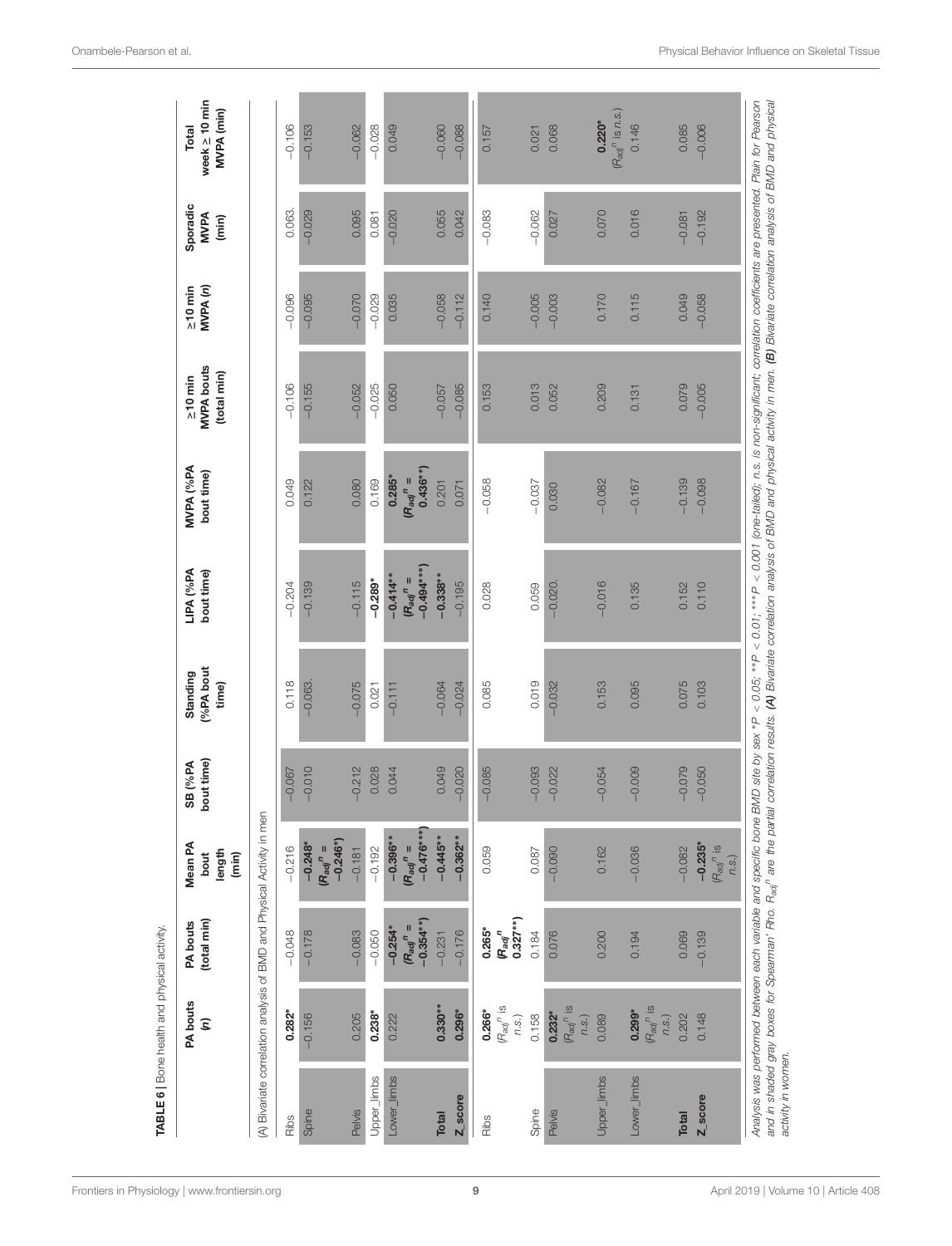

<span id="page-9-0"></span>

<span id="page-9-1"></span>FIGURE 2 | Physical behaviors (PB) in healthy (blue), osteopenic (orange), and osteoporotic (gray) women (A) as defined by the whole body T-score, (B) upper limbs BMD T-score, and (C) lower limbs BMD T-score. The radar graphs depict in separate panels (from left to right), general physical behaviors, sedentarism-specific behaviors, and physical activity-specific behaviors. Sample mean is shown in a black dashed line. PB data shown are computed Z-scores.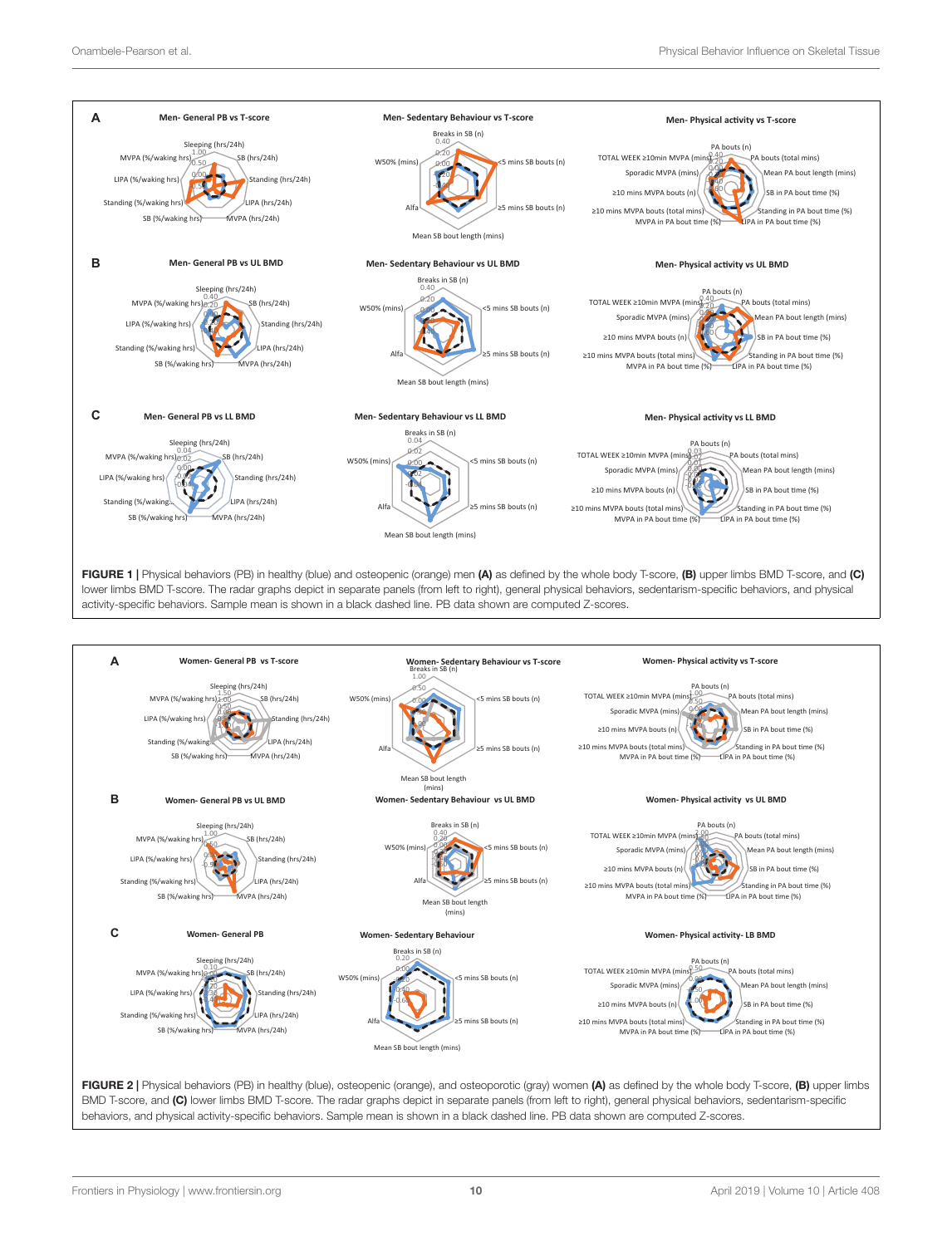profile for general PB, SB specific PB and PA specific PB. We especially take note of the lower limbs, since these arguably are the bone sites most likely to be impacted upon by the tracked PB. Here, the men with healthy bones tended to show higher values for SB (hours/day and as % of waking hours) compared to the osteopenic group. However, the healthy lower limb bones on men were associated with significantly lower Standing (hours/day and as % waking hours), significantly lower LIPA (hours/day and as % waking hours) and significantly lower MVPA (hours/day and as % waking hours). Healthy lower limbs BMD were also associated with greater W50% and mean SB bout length (min). More in line with our expectations, however, healthy lower limbs BMD was associated with greater MVPA amount (as % PA bout time).

In the women, the T-score data results revealed 4 women as osteoporotic, 16 women as osteopenic and 40 women as having a healthy skeleton. In their upper limbs this translated to BMDs: osteoporotic:  $0.61 \pm 0.03$  g/cm<sup>2</sup>; osteopenic:  $0.66 \pm 0.04$  g/cm<sup>2</sup>; healthy:  $0.74 \pm 0.10$  g/cm<sup>2</sup> (all comparisons  $p \, < \, 0.001$ ). In their lower limbs this translated to BMDs: osteoporotic:  $0.86\pm0.04$  g/cm<sup>2</sup>; osteopenic:  $0.93 \pm 0.08$  g/cm<sup>2</sup>; healthy 1.13  $\pm$  0.17 g/cm<sup>2</sup> (all comparisons  $p = 0.001$ ).

The PB of each of the women's clinical groups, are illustrated in **[Figure 2A](#page-9-1)** for T-scores, **[Figure 2B](#page-9-1)** for upper limbs BMD and **[Figure 2C](#page-9-1)** for lower limbs BMD. Each figure provides a profile for general PB, SB specific PB and PA specific PB. As with the men's data, we especially take note of the lower limbs. Here, the women with healthy bones tended to show higher values for all general PBs compared to the osteopenic group (there was no osteoporotic lower limbs group in the women sample). Interestingly, the same was also true for all SBs as well as PA behaviors.

In addition, it should be noted that in the women as in the men, the differences in PB between groups tended to be within 1 standard deviation, demonstrating that in absolute terms, the groups had very similar PBs in many cases.

In men, there were no statistical significant differences in general PBs  $(P > 0.05)$ , nor in SB specific parameters  $(P > 0.05)$  between those with healthy and those with osteopenic bones. However, SB in % PA bout time was less ( $p = 0.037$ ), MVPA in % PA bout time was more  $(p = 0.031)$  in osteopenic than in normal bone men (**[Figure 1A](#page-9-0)**, right panel).

In women, there was a main effect of group for standing [in hours per day  $(p = 0.016)$ , and in % waking hours  $(p = 0.022)$ ], LIPA (in hours per day;  $p = 0.037$ ), number of breaks in SB  $(p = 0.010)$ , number of short SB bouts  $(p = 0.002)$ , W50%  $(p = 0.026)$  and number of PA bouts  $(p = 0.010)$ . This was reflected by longer standing, LIPA (**[Figure 2A](#page-9-1)**, left panel), and larger number of PA bouts (**[Figure 2A](#page-9-1)**, right panel) in the osteoporotic than osteopenic and healthy women. The number of breaks of SB was larger and the number of SB bouts smaller in osteoporotic and healthy than osteopenic women, while the W50% was largest in the osteopenic and smallest in the osteoporotic women (**[Figure 2A](#page-9-1)**, middle panel).

# **DISCUSSION**

The current study quantified habitual PB (i.e., total SB and PA, as well as patterns) to establish any association with bone health. It was hypothesized that (1) individuals engaging more frequently in light-intensity and moderate-vigorous exercise demonstrate better bone health than their less active counterparts; (2) greater SB time is associated with poorer bone health; (3) individuals breaking prolonged bouts of SB more frequently display better bone health.

The main observation of the present study is that in men out of the possible 182 correlations, 12 supported our hypotheses, 12 went against expectations and the rest (i.e., 158) showed no association. In women, one correlation appeared to support our hypotheses, 12 went against face value expectations and the rest (i.e., 169) showed no association. There were also no expected differences in PB between people with osteoporotic, osteopenic or healthy bones. These observations thus suggest that in contrast to observations of bone loss during bed rest, even SB in older people does not aggravate the aging-related bone loss.

Comparing between T-score categories in men, it transpired that only SB in % PA bout time, and MVPA in % PA bout time differed between healthy vs. osteopenic men. Comparing the PBs of osteoporotic vs. osteopenic vs. healthy T-scores women, revealed group differences in standing (in hours per day, and in % waking hours), in LIPA (in hours per day), in the number of breaks in SB, in the number of short SB bouts, in W50% and in the number of PA bouts.

Bone homeostasis has been demonstrated to become compromised due to a significant age-decline in Vitamin D (>60 years of age), through reduced dietary intake, and decreased exposure to sunlight attributed to mentioned increases in SB [\(Riggs et al.,](#page-13-21) [1982;](#page-13-21) [Lips,](#page-13-24) [2001\)](#page-13-24) and indoor activities. Subsequent effects include an over secretion of the parathyroid hormone (hyperparathyroidism), a proven contributor to the loss of cortical bone, causing calcium to be released from a number of reservoirs within both bone and kidney and further depleted and excreted after renal filtration [\(Riggs et al.,](#page-13-21) [1982;](#page-13-21) [Lips,](#page-13-24) [2001\)](#page-13-24). In terms of lifestyle, previous research suggests that prolonged bed rest leads to decreased BMD, alongside a prevalence of biochemical markers of bone resorption (NTx), and increased urinary calcium, all factors linked to a causal relationship between PB and bone characteristics.

# Physical Activity and Bone Health

As described above, in contrast to our expectation the level of PA had a negligible effect on BMD. If anything there was a sex bias whereby men tended to show positive links with PA whereas surprisingly, there tended to be a negative association between several BMD data and PA in women.

Total PA for both sexes, and especially MVPA in men and to a lesser extent in women, were in fact significant predictors of bone health. Our findings, even in this group that seldom engaged in MVPA (19.49  $\pm$  5.38% vs. 18.68  $\pm$  5.50% of waking hours, respectively, in men and in women) are in agreement with previous studies reporting greater femoral BMD following engagement in habitual daily physical activities such as walking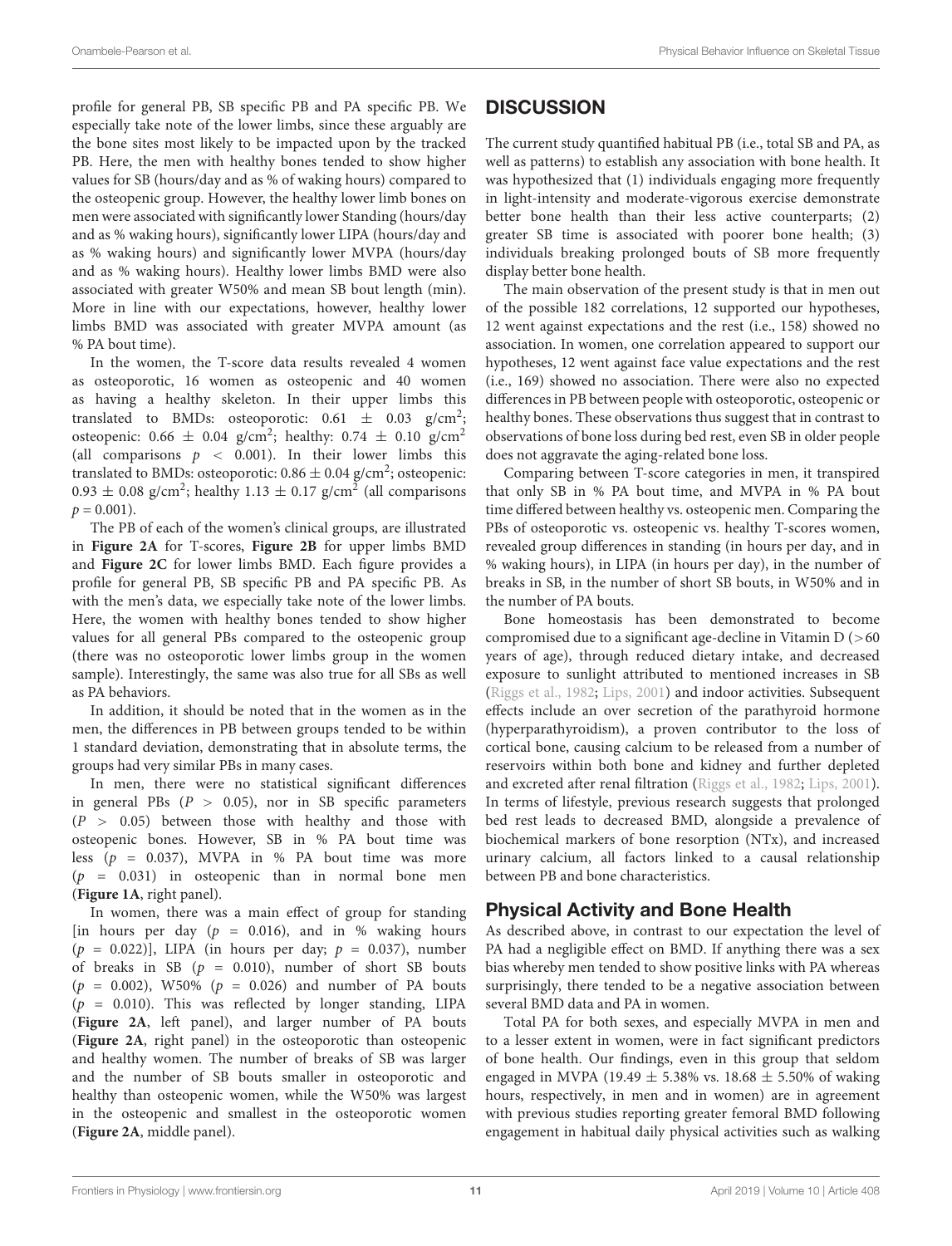and stair climbing [\(Cummings et al.,](#page-12-2) [1995;](#page-12-2) [Kohrt et al.,](#page-13-7) [1997\)](#page-13-7). Overall, it would seem that any impact of PA may be more likely to be targeted to bone sites close to joints responsible for postural balance and ambulation as these experience regular absorption of GRFs to induce structural increases [\(Cummings et al.,](#page-12-2) [1995;](#page-12-2) [Kohrt et al.,](#page-13-7) [1997\)](#page-13-7). It is also interesting to note that it is possible that the significant negative associations between LIPA (∼12% of waking hours) and bone health may be a reflection of the overall low engagement in PA for this age group, hence any other lifestyle factors would have been likely to override its effects.

Our findings are also consistent with a report by others [\(Humphries et al.,](#page-13-25) [1999\)](#page-13-25), who concluded that the loss of bone may be of greater magnitude when compared to its formation during older age, more so in the women. Thus engagement in MVPA and LIPA may not be enough to prevent changes in bone metabolism solely; less time spent being sedentary may also be needed. Alternatively, findings may be attributed to the possibility that these older participants exhibited a number of other factors deleterious to bone formation and or maintenance. These could range, as often is the case with normal aging, from poor calcium retention, Vitamin D deficiency, or impaired parathyroid hormone secretion [\(Riggs et al.,](#page-13-21) [1982;](#page-13-21) [Cavanaugh](#page-12-3) [and Cann,](#page-12-3) [1988;](#page-12-3) [Humphries et al.,](#page-13-25) [1999;](#page-13-25) [Manolagas,](#page-13-26) [2000;](#page-13-26) [Min](#page-13-27) [et al.,](#page-13-27) [2000;](#page-13-27) [Chastin et al.,](#page-12-4) [2014\)](#page-12-4), and/or body composition/suboptimal food intake [\(Tomlinson et al.,](#page-14-6) [2019\)](#page-14-6). Thus, any MVPA and LIPA in the habitual lifestyle of our female cohort in particular, was simply not sufficient to overcome these other factors. The fact that MVPA had a negative association with bone health in two cases in women (ribs BMD and total BMD), is also thought provoking. It could be that the MVPA-induced micro-damage may be slightly larger than the regeneration resulting in overall bone loss. Similarly, it is also highly likely that the activities of our participants did not reach the impact (acceleration  $> 4.2$  g) or speed (10 km/h) purported as threshold needed to achieve sufficient stimulus for bone formation [\(Deere](#page-13-28) [et al.,](#page-13-28) [2012\)](#page-13-28). Indeed, it has been shown that while master sprinters had a larger BMD than age-matched non-athletes, no such benefit was seen in even endurance master athletes [\(Piasecki et al.,](#page-13-29) [2018\)](#page-13-29). Also in line with the idea that a threshold of acceleration is required, accelerometer data in a sample of master athletes [\(Deere et al.,](#page-13-30) [2016\)](#page-13-30) and highly active postmenopausal women [\(Hannam et al.,](#page-13-31) [2017\)](#page-13-31) is shown to exhibit higher Y-axis peak accelerations in those compared with generally sedentary sexand age-matched controls.

### Sedentary Behavior and Bone Health

In some cases, bone health was positively associated with the number of breaks in SB, but only within the cohort of men. Findings concur with previous studies whereby immobilization of the ambulatory limbs induced hormonal responses responsible for disruption of calcium metabolism necessary for bone formation [\(Kim et al.,](#page-13-11) [2003,](#page-13-11) [2010;](#page-13-32) [Smith et al.,](#page-13-33) [2003;](#page-13-33) [Zwart](#page-14-7) [et al.,](#page-14-7) [2009\)](#page-14-7). Additionally, as biochemical markers of resorption (NTx, urinary calcium) are reported to elevate significantly after as few as 6 days of bed rest in a young healthy cohort; the assumption could be made that amongst a consistently sedentary, older cohort, these endocrine markers could also exist

and be emphasized. Future studies should aim to collect serum and/or urine sample to describe any link between endocrine bone factors and SB. Indeed the hypothesis would be that where habitual loading is low, and hence the skeletal system is exposed to sub-optimal stress and strain, this would lead to less stimulation of bone formation and hence, in a shift from formation to resorption.

In contrast, high sleep time was seen to be detrimental toward BMD, with a negative correlation being established with several BMD sites, in the men but not in women. At the morphologic level, previous bed rest studies suggested that the hypoactivityinduced decreased BMD in men is accompanied by reductions in cortical area and cortical thickness, but increases in periosteal perimeter and trabecular area [\(Belavy et al.,](#page-12-5) [2011\)](#page-12-5).

It was surprising that high numbers of prolonged SB bouts were associated with better bone health. This may be partially explained by the BMI of these older participants being predominantly in the 'overweight category.' This has previously been reported to contribute to a higher BMD [\(Nordman et al.,](#page-13-34) [2018\)](#page-13-34). Increased loading, associated with the higher BMI, onto the skeleton is not necessarily the only route for this effect [\(Andersen et al.,](#page-12-6) [2014\)](#page-12-6).

In women, a higher number of short SB bouts and elevated total sedentary time (>60% of waking hours) were associated with a larger BMD. It remains unclear why the ribs region are particularly sensitive to disuse [\(Zerwekh et al.,](#page-14-2) [1998\)](#page-14-2). Indeed our conjecture is in line with the variation in the single Mechanostats setting, which favors the existence of different bone loading thresholds for different populations and bone sites [\(Skerry,](#page-13-35) [2006\)](#page-13-35).

While at first glance these data may seem at odds with the benefits of loading for BMD [\(Frost,](#page-13-5) [1987a,](#page-13-5)[b\)](#page-13-6) it should be noted that the rib BMD in women was also positively related to the total weekly duration in PA. These apparently conflicting associations can be reconciled when one considers that a larger number of short SB bouts must imply a more frequent interruption of SB and hence a higher total PA. This and the fact that PA requires enhanced ventilation then results in enhanced loading of the ribs by the respiratory muscles and hence explain the positive relationship of rib BMD with both weekly PA duration and the number of short SB bouts. This then suggests that, at least in women, the rib BMD is positively influenced by PA. Alternatively, we would propose that a forward stooped posture commonly adopted by older persons, whilst walking and/or sitting, may be the cause for this regional effect. Indeed biomechanically speaking, the trunk region is kyphotic, and forward stooping would accentuate this curvature. A forward stoop would increase (forward) shear forces between thoracic vertebrae, and thus place additional stress/strain on the bone structures including the ribs, in this hyper-kyphotic position including para-spinal muscles and ligaments, thereby increasing the forces acting on the vertebrae (i.e., at their attachments).

### Study Limitations

A limitation for the present study was the lack of inclusion of detailed dietary parameters. Indeed while the DEXA scanning procedure includes a questionnaire on habitual dairy products intake, smoking habits and alcohol consumption, the details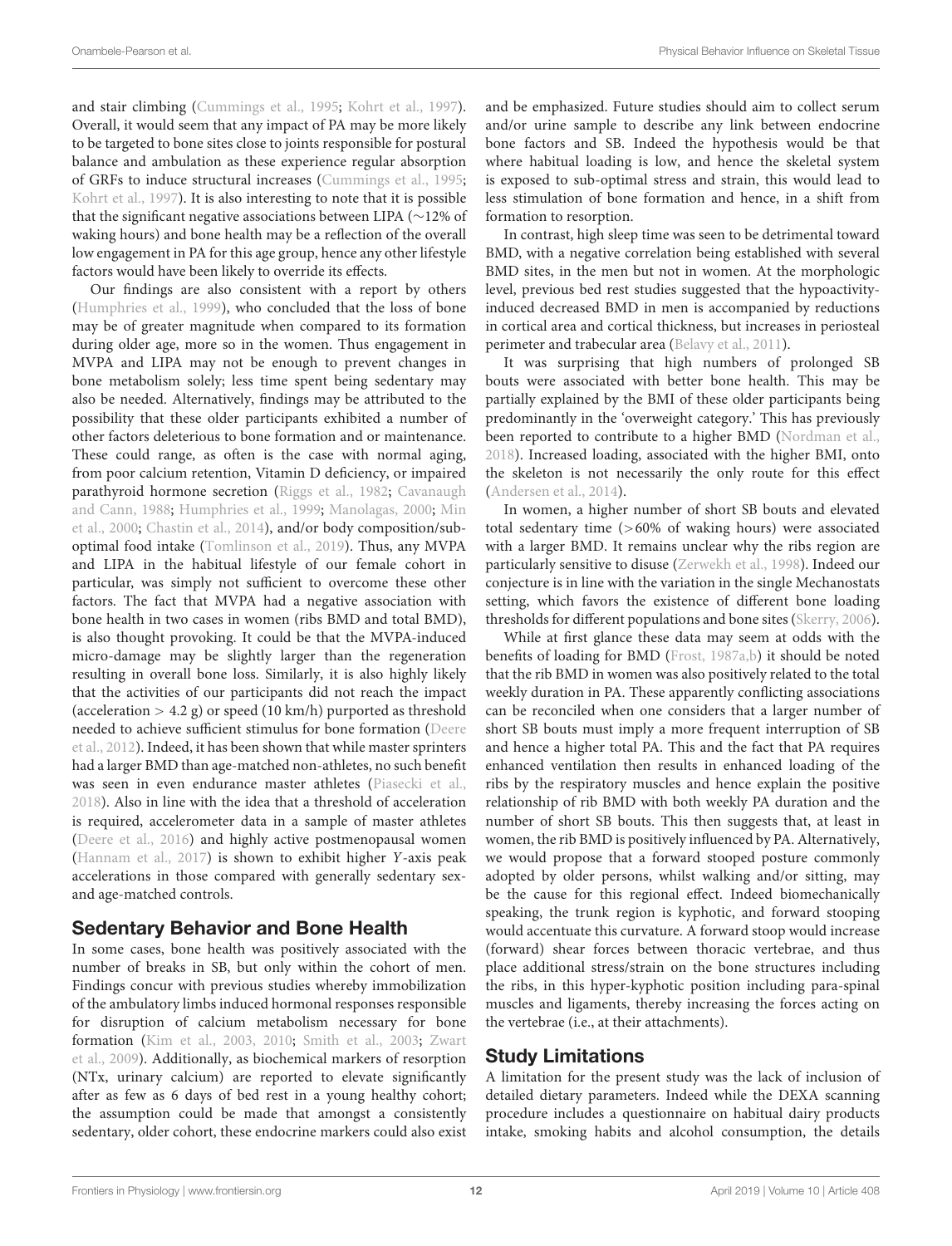are not sufficiently refined (given these are self-reported data) to reliably include in the regressions. Precise data on a number of other factors that influence bone turnover would be ideal, including vitamin C and vitamin D intake, years postmenopause, family history [\(Riggs et al.,](#page-13-21) [1982;](#page-13-21) [Cummings et al.,](#page-12-2) [1995;](#page-12-2) [Chastin et al.,](#page-12-4) [2014\)](#page-12-4), and macronutrients diet composition and caloric intake [\(Tomlinson et al.,](#page-14-6) [2019\)](#page-14-6). Thus, future studies should take these into account in order to increase the granularity of our understanding of the unique impact of PB on bone health.

The paucity of positive associations between PA and bone site BMD, may be linked to a threshold of PA to affect bone. As we have discussed in the text above, it is possible that in their daily activities, this older age cohort (in carrying out PA at self-selected PA intensities and frequencies) may have self-selected activities inadequate to reach a key physiological threshold required to promote bone formation [\(Lanyon,](#page-13-36) [1992;](#page-13-36) [Kohrt et al.,](#page-13-7) [1997;](#page-13-7) [Humphries et al.,](#page-13-25) [1999\)](#page-13-25). In addition, we note that running such a large number of correlations potentially increased type II errors, which was somewhat mitigated by looking at each sex separately and not overlapping our hypotheses. To build on our present work, we recommend that a future study with a larger sample size (including 15 participants for each PB outcome), utilizes a multiple linear/temporal substitution regression approach and estimates the power of such regressions based on the attained explained variance.

Last, we utilized one current week of PB and inferred this was a reflection of the long-medium term pattern, and this may not necessarily be true. However, to make the PB data as much as possible representative for the usual PB (1) we asked the participants to continue their daily life as usual and (2) included both weekdays and weekends that typically differ in PB even in retirees [\(McCormack et al.,](#page-13-37) [2010\)](#page-13-37). In future studies, PB may be monitored at two time points, separated by at least 6 months, to also adjust for potential seasonal variations in PB.

### **CONCLUSION**

In this sample of community-dwelling elders, PB is clearly able to distinguish one clinical sub-group from another. This is evidenced through bivariate correlations as well as group comparisons of overall PB ( $Z_{PB}$ -scores). Indeed the latter is an approach which is part of the strength of the current study, providing as it does, both a visual and a quantitative

# **REFERENCES**

- <span id="page-12-1"></span>Alffram, P. A., and Bauer, G. C. (1962). Epidemiology of fractures of the forearm. a biomechanical investigation of bone strength. J. Bone Joint Surg. Am. 44-A, 105–114. [doi: 10.2106/00004623-196244010-00009](https://doi.org/10.2106/00004623-196244010-00009)
- <span id="page-12-6"></span>Andersen, S., Frederiksen, K. D., Hansen, S., Brixen, K., Gram, J., and Stoving, R. K. (2014). Bone structure and estimated bone strength in obese patients evaluated by high-resolution peripheral quantitative computed tomography. Calcif. Tissue Int. 95, 19–28. [doi: 10.1007/s00223-014-9857-4](https://doi.org/10.1007/s00223-014-9857-4)
- <span id="page-12-5"></span>Belavy, D. L., Beller, G., Ritter, Z., and Felsenberg, D. (2011). Bone structure and density via HR-pQCT in 60d bed-rest, 2-years recovery with and without countermeasures. J. Musculoskelet. Neuronal Interact. 11, 215–226.

representation of the overall PB pattern differences between samples (in our case bone health groups). What is also clear, is the sex specificity of these modulations. In fact, the Mechanostat theory [\(Frost,](#page-13-5) [1987a](#page-13-5)[,b\)](#page-13-6) does not apply indiscriminately: it is not necessarily where we see more loading that we may infer a healthier bone profile.

# ETHICS STATEMENT

Participants were recruited by word-of-mouth from a number of national organizations and local clubs (including the University of the Third Age (U3A), Rotary, Age United Kingdom, local golf clubs). Hundred and twelve adults (men,  $N = 51$ /women,  $N = 61$ ) volunteered to participate in this study. All were aged between 57 and 89 years (average  $\pm$  SD = males 73.6  $\pm$  6.2 years, females 71.6  $\pm$  6.4 years) and were of differing selfreported PA status. Full ethical approval was received through the Manchester Metropolitan University Ethics Committee prior to experimentation, and informed written consent was obtained from each participant.

# AUTHOR CONTRIBUTIONS

GO-P, CM, and HD designed the research. JW and DR conducted the research. JW, DR, CD, and GO-P analyzed the data. CD, GO-P, and HD wrote the manuscript and this was reviewed by all co-authors. GO-P has primary responsibility for final content. All authors read and approved the final manuscript.

# FUNDING

Financial support was provided by the Joint Doctorate Program 'MOVE-AGE' (Grant No. 2011-0015) funded by the European Commission as part of the Erasmus Mundus program, and also funded by the Musculoskeletal Science and Sports Medicine (previously Health Exercise and Active Living) Research Centre.

# ACKNOWLEDGMENTS

We would like to extend our gratitude to all the study participants without whom none of this work would have been possible.

<span id="page-12-0"></span>Bey, L., and Hamilton, M. T. (2003). Suppression of skeletal muscle lipoprotein lipase activity during physical inactivity: a molecular reason to maintain daily low-intensity activity. J. Physiol. 551, 673–682. [doi: 10.1113/jphysiol.2003.](https://doi.org/10.1113/jphysiol.2003.045591) [045591](https://doi.org/10.1113/jphysiol.2003.045591)

<span id="page-12-3"></span>Cavanaugh, D. J., and Cann, C. E. (1988). Brisk walking does not stop bone loss in postmenopausal women. Bone 9, 201–204. [doi: 10.1016/8756-3282\(88\)90031-2](https://doi.org/10.1016/8756-3282(88)90031-2)

- <span id="page-12-4"></span>Chastin, S. F., Mandrichenko, O., Helbostadt, J. L., and Skelton, D. A. (2014). Associations between objectively-measured sedentary behaviour and physical activity with bone mineral density in adults and older adults, the NHANES study. Bone 64, 254–262. [doi: 10.1016/j.bone.2014.04.009](https://doi.org/10.1016/j.bone.2014.04.009)
- <span id="page-12-2"></span>Cummings, S. R., Nevitt, M. C., Browner, W. S., Stone, K., Fox, K. M., Ensrud, K. E., et al. (1995). Risk factors for hip fracture in white women. study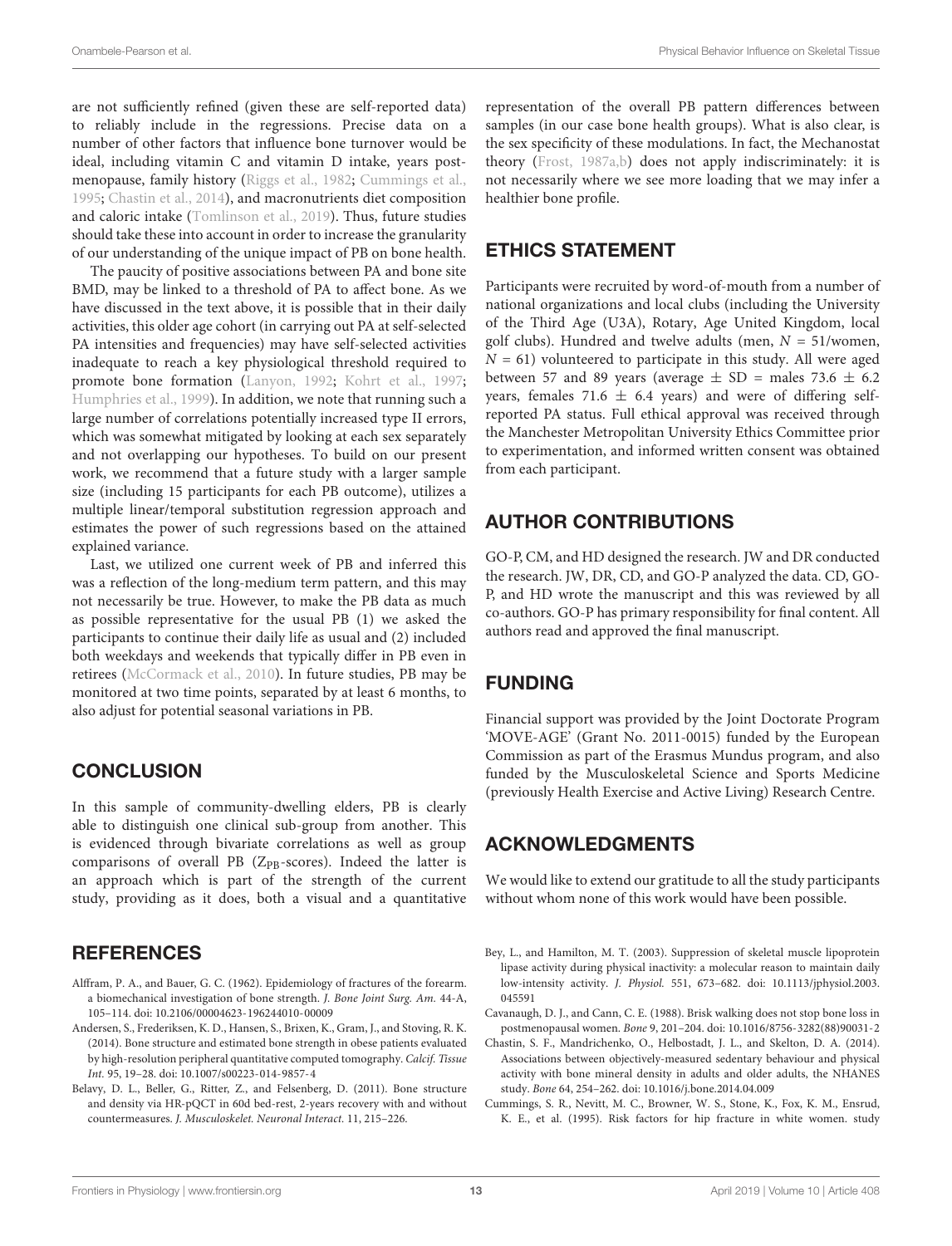of osteoporotic fractures research group. N. Engl. J. Med. 332, 767–773. [doi: 10.1056/NEJM199503233321202](https://doi.org/10.1056/NEJM199503233321202)

- <span id="page-13-28"></span>Deere, K., Sayers, A., Rittweger, J., and Tobias, J. H. (2012). Habitual levels of high, but not moderate or low, impact activity are positively related to hip BMD and geometry: results from a population-based study of adolescents. J. Bone Miner. Res. 27, 1887–1895. [doi: 10.1002/jbmr.1631](https://doi.org/10.1002/jbmr.1631)
- <span id="page-13-30"></span>Deere, K. C., Hannam, K., Coulson, J., Ireland, A., Mcphee, J. S., Moss, C., et al. (2016). Quantifying habitual levels of physical activity according to impact in older people: accelerometry protocol for the VIBE study. J. Aging Phys. Act 24, 290–295. [doi: 10.1123/japa.2015-0066](https://doi.org/10.1123/japa.2015-0066)
- <span id="page-13-5"></span>Frost, H. M. (1987a). Bone "mass" and the "mechanostat": a proposal. Anat. Rec. 219, 1–9. [doi: 10.1002/ar.1092190104](https://doi.org/10.1002/ar.1092190104)
- <span id="page-13-6"></span>Frost, H. M. (1987b). The mechanostat: a proposed pathogenic mechanism of osteoporoses and the bone mass effects of mechanical and nonmechanical agents. Bone Miner. 2, 73–85.
- <span id="page-13-14"></span>Fu, X., Zhao, X., Lu, H., Jiang, F., Ma, X., and Zhu, S. (2011). Association between sleep duration and bone mineral density in Chinese women. Bone 49, 1062–1066. [doi: 10.1016/j.bone.2011.08.008](https://doi.org/10.1016/j.bone.2011.08.008)
- <span id="page-13-31"></span>Hannam, K., Deere, K. C., Hartley, A., Al-Sari, U. A., Clark, E. M., Fraser, W. D., et al. (2017). Habitual levels of higher, but not medium or low, impact physical activity are positively related to lower limb bone strength in older women: findings from a population-based study using accelerometers to classify impact magnitude. Osteoporos Int, 28, 2813–2822. [doi: 10.1007/s00198-016-](https://doi.org/10.1007/s00198-016-3863-5) [3863-5](https://doi.org/10.1007/s00198-016-3863-5)
- <span id="page-13-23"></span>Harris, S., Dallal, G. E., and Dawson-Hughes, B. (1992). Influence of body weight on rates of change in bone density of the spine, hip, and radius in postmenopausal women. Calcif. Tissue Int. 50, 19–23. [doi: 10.1007/BF00297292](https://doi.org/10.1007/BF00297292)
- <span id="page-13-8"></span>Healy, G. N., Dunstan, D. W., Salmon, J., Cerin, E., Shaw, J. E., Zimmet, P. Z., et al. (2008). Breaks in sedentary time: beneficial associations with metabolic risk. Diabetes Care 31, 661–666. [doi: 10.2337/dc07-2046](https://doi.org/10.2337/dc07-2046)
- <span id="page-13-25"></span>Humphries, B., Triplett-Mcbride, T., Newton, R. U., Marshall, S., Bronks, R., Mcbride, J., et al. (1999). The relationship between dynamic, isokinetic and isometric strength and bone mineral density in a population of 45 to 65 year old women. J. Sci. Med. Sport 2, 364–374. [doi: 10.1016/S1440-2440\(99\)80009-7](https://doi.org/10.1016/S1440-2440(99)80009-7)
- <span id="page-13-11"></span>Kim, H., Iwasaki, K., Miyake, T., Shiozawa, T., Nozaki, S., and Yajima, K. (2003). Changes in bone turnover markers during 14-day 6 degrees head-down bed rest. J. Bone Miner. Metab. 21, 311–315. [doi: 10.1007/s00774-003-0426-6](https://doi.org/10.1007/s00774-003-0426-6)
- <span id="page-13-32"></span>Kim, J. S., Wilson, J. M., and Lee, S. R. (2010). Dietary implications on mechanisms of sarcopenia: roles of protein, amino acids and antioxidants. J. Nutr. Biochem. 21, 1–13. [doi: 10.1016/j.jnutbio.2009.06.014](https://doi.org/10.1016/j.jnutbio.2009.06.014)
- <span id="page-13-7"></span>Kohrt, W. M., Ehsani, A. A., and Birge, S. J. Jr. (1997). Effects of exercise involving predominantly either joint-reaction or ground-reaction forces on bone mineral density in older women. J. Bone Miner. Res. 12, 1253–1261. [doi: 10.1359/jbmr.](https://doi.org/10.1359/jbmr.1997.12.8.1253) [1997.12.8.1253](https://doi.org/10.1359/jbmr.1997.12.8.1253)
- <span id="page-13-36"></span>Lanyon, L. E. (1992). Control of bone architecture by functional load bearing. J. Bone Miner. Res. 7(Suppl. 2), S369–S375. [doi: 10.1002/jbmr.5650071403](https://doi.org/10.1002/jbmr.5650071403)
- <span id="page-13-15"></span>Lin, J., Chen, L., Ni, S., Ru, Y., Ye, S., Fu, X., et al. (2019). Association between sleep quality and bone mineral density in Chinese women vary by age and menopausal status. Sleep Med. 53, 75–80. [doi: 10.1016/j.sleep.2018.](https://doi.org/10.1016/j.sleep.2018.09.024) [09.024](https://doi.org/10.1016/j.sleep.2018.09.024)
- <span id="page-13-24"></span>Lips, P. (2001). Vitamin D deficiency and secondary hyperparathyroidism in the elderly: consequences for bone loss and fractures and therapeutic implications. Endocr. Rev. 22, 477–501. [doi: 10.1210/edrv.22.4.0437](https://doi.org/10.1210/edrv.22.4.0437)
- <span id="page-13-12"></span>Lucassen, E. A., De Mutsert, R., Le Cessie, S., Appelman-Dijkstra, N. M., Rosendaal, F. R., Van Heemst, D., et al. (2017). Poor sleep quality and later sleep timing are risk factors for osteopenia and sarcopenia in middle-aged men and women: the NEO study. PLoS One 12:e0176685. [doi: 10.1371/journal.pone.](https://doi.org/10.1371/journal.pone.0176685) [0176685](https://doi.org/10.1371/journal.pone.0176685)
- <span id="page-13-26"></span>Manolagas, S. C. (2000). Birth and death of bone cells: basic regulatory mechanisms and implications for the pathogenesis and treatment of osteoporosis. Endocr. Rev. 21, 115–137. [doi: 10.1210/er.21.2.115](https://doi.org/10.1210/er.21.2.115)
- <span id="page-13-22"></span>Manolagas, S. C., and Jilka, R. L. (1995). Bone marrow, cytokines, and bone remodeling. emerging insights into the pathophysiology of osteoporosis. N. Engl. J. Med. 332, 305–311. [doi: 10.1056/NEJM199502023320506](https://doi.org/10.1056/NEJM199502023320506)
- <span id="page-13-0"></span>Matthews, C. E., Chen, K. Y., Freedson, P. S., Buchowski, M. S., Beech, B. M., Pate, R. R., et al. (2008). Amount of time spent in sedentary behaviors in the United States, 2003-2004. Am. J. Epidemiol. 167, 875–881. [doi: 10.1093/aje/](https://doi.org/10.1093/aje/kwm390) [kwm390](https://doi.org/10.1093/aje/kwm390)
- <span id="page-13-10"></span>Mazess, R. B., and Whedon, G. D. (1983). Immobilization and bone. Calcif. Tissue Int. 35, 265–267. [doi: 10.1007/BF02405043](https://doi.org/10.1007/BF02405043)
- <span id="page-13-37"></span>McCormack, G. R., Friedenreich, C., Shiell, A., Giles-Corti, B., and Doyle-Baker, P. K. (2010). Sex- and age-specific seasonal variations in physical activity among adults. J. Epidemiol. Commun. Health 64, 1010–1016. [doi: 10.1136/jech.2009.](https://doi.org/10.1136/jech.2009.092841) [092841](https://doi.org/10.1136/jech.2009.092841)
- <span id="page-13-27"></span>Min, H., Morony, S., Sarosi, I., Dunstan, C. R., Capparelli, C., Scully, S., et al. (2000). Osteoprotegerin reverses osteoporosis by inhibiting endosteal osteoclasts and prevents vascular calcification by blocking a process resembling osteoclastogenesis. J. Exp. Med. 192, 463–474. [doi: 10.1084/jem.192.4.463](https://doi.org/10.1084/jem.192.4.463)
- <span id="page-13-16"></span>Naganathan, V., and Sambrook, P. (2003). Gender differences in volumetric bone density: a study of opposite-sex twins. Osteoporos Int. 14, 564–569. [doi: 10.1007/](https://doi.org/10.1007/s00198-003-1422-3) [s00198-003-1422-3](https://doi.org/10.1007/s00198-003-1422-3)
- <span id="page-13-4"></span>NHS (2016). Osteoporosis. Available at: [http://www.nhs.uk/Conditions/](http://www.nhs.uk/Conditions/Osteoporosis/Pages/Introduction.aspx) [Osteoporosis/Pages/Introduction.aspx](http://www.nhs.uk/Conditions/Osteoporosis/Pages/Introduction.aspx) (accessed August 12, 2017).
- <span id="page-13-18"></span>NICE (2013). Falls Assessment and prevention of Falls in Older People. Ra'anana: NICE guidance The Centre for Clinical Practice at NICE.
- <span id="page-13-17"></span>Nieves, J. W., Formica, C., Ruffing, J., Zion, M., Garrett, P., Lindsay, R., et al. (2005). Males have larger skeletal size and bone mass than females, despite comparable body size. J. Bone Miner. Res. 20, 529–535. [doi: 10.1359/JBMR.041005](https://doi.org/10.1359/JBMR.041005)
- <span id="page-13-13"></span>Niu, J., Sahni, S., Liao, S., Tucker, K. L., Dawson-Hughes, B., and Gao, X. (2015). Association between sleep duration, insomnia symptoms and bone mineral density in older boston puerto rican adults. PLoS One 10:e0132342. [doi: 10.1371/journal.pone.0132342](https://doi.org/10.1371/journal.pone.0132342)
- <span id="page-13-34"></span>Nordman, H., Voutilainen, R., Laitinen, T., Antikainen, L., and Jaaskelainen, J. (2018). Birth size, body composition, and adrenal androgens as determinants of bone mineral density in mid-childhood. Pediatr. Res. 83, 993–998. [doi: 10.1038/pr.2018.12](https://doi.org/10.1038/pr.2018.12)
- <span id="page-13-9"></span>Owen, N., Healy, G. N., Matthews, C. E., and Dunstan, D. W. (2010). Too much sitting: the population health science of sedentary behavior. Exerc. Sport Sci. Rev. 38, 105–113. [doi: 10.1097/JES.0b013e3181e373a2](https://doi.org/10.1097/JES.0b013e3181e373a2)
- <span id="page-13-29"></span>Piasecki, J., Mcphee, J. S., Hannam, K., Deere, K. C., Elhakeem, A., Piasecki, M., et al. (2018). Hip and spine bone mineral density are greater in master sprinters, but not endurance runners compared with non-athletic controls. Arch. Osteoporos 13:72. [doi: 10.1007/s11657-018-0486-9](https://doi.org/10.1007/s11657-018-0486-9)
- <span id="page-13-1"></span>Proper, K. I., Singh, A. S., Van Mechelen, W., and Chinapaw, M. J. (2011). Sedentary behaviors and health outcomes among adults: a systematic review of prospective studies. Am. J. Prev. Med. 40, 174–182. [doi: 10.1016/j.amepre.2010.](https://doi.org/10.1016/j.amepre.2010.10.015) [10.015](https://doi.org/10.1016/j.amepre.2010.10.015)
- <span id="page-13-21"></span>Riggs, B. L., Wahner, H. W., Seeman, E., Offord, K. P., Dunn, W. L., Mazess, R. B., et al. (1982). Changes in bone mineral density of the proximal femur and spine with aging. differences between the postmenopausal and senile osteoporosis syndromes. J. Clin. Invest. 70, 716–723. [doi: 10.1172/JCI110667](https://doi.org/10.1172/JCI110667)
- <span id="page-13-2"></span>Ryan, D., Wullems, J., Stebbings, G., Morse, C., Stewart, C., and Onambele-Pearson, G. (2018a). Segregating the distinct effects of sedentary behavior and physical activity on older adults' cardiovascular structure and function: part 1-linear regression analysis approach. J. Phys. Act Health 15, 499–509. [doi: 10.1123/jpah.2017-0325](https://doi.org/10.1123/jpah.2017-0325)
- <span id="page-13-20"></span>Ryan, D. J., Wullems, J. A., Stebbings, G. K., Morse, C. I., Stewart, C. E., and Onambele-Pearson, G. L. (2018b). Reliability and validity of the international physical activity questionnaire compared to calibrated accelerometer cutoff points in the quantification of sedentary behaviour and physical activity in older adults. PLoS One 13:e0195712. [doi: 10.1371/journal.pone.](https://doi.org/10.1371/journal.pone.0195712) [0195712](https://doi.org/10.1371/journal.pone.0195712)
- <span id="page-13-3"></span>Ryan, D. J., Wullems, J. A., Stebbings, G. K., Morse, C. I., Stewart, C. E., and Onambele-Pearson, G. L. (2018c). Segregating the distinct effects of sedentary behavior and physical activity on older adults' cardiovascular profile: part 2-isotemporal substitution approach. J. Phys. Act Health 15, 537–542. [doi: 10.1123/jpah.2017-0326](https://doi.org/10.1123/jpah.2017-0326)
- <span id="page-13-19"></span>Sasaki, J. E., Silva, K. S. D., Costa, B. G. G. D., and John, D. (2016). "Measurement of Physical Activity Using Accelerometers," in Computer-Assisted and Web-Based Innovations in Psychology, Special Education, and Health, 1st Edn, eds J. Luiselli and A. Fischer (Cambridge: Academic Press).
- <span id="page-13-35"></span>Skerry, T. M. (2006). One mechanostat or many? Modifications of the site-specific response of bone to mechanical loading by nature and nurture. J. Musculoskelet. Neuronal Interact. 6, 122–127.
- <span id="page-13-33"></span>Smith, S. M., Davis-Street, J. E., Fesperman, J. V., Calkins, D. S., Bawa, M., Macias, B. R., et al. (2003). Evaluation of treadmill exercise in a lower body negative